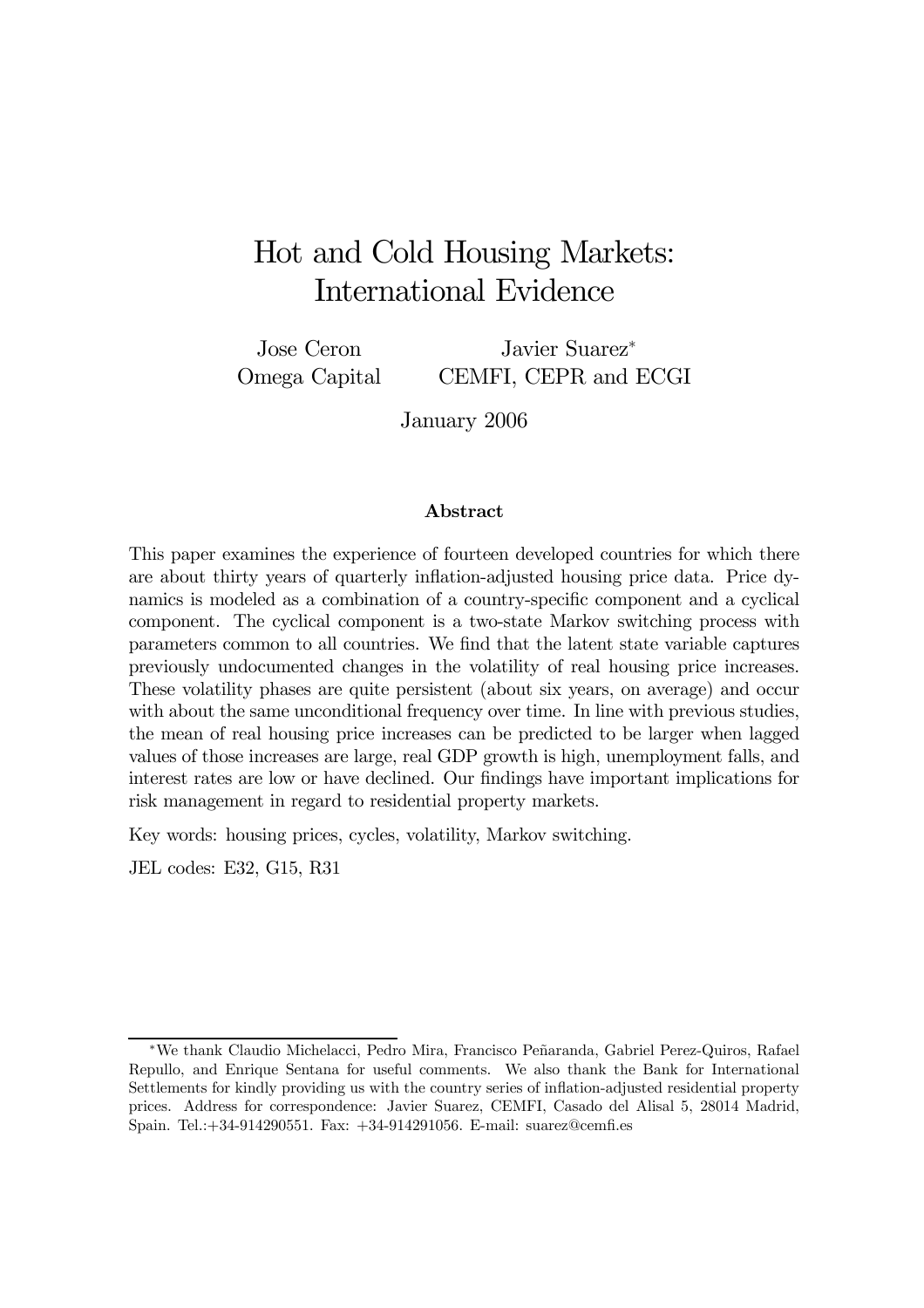### 1 Introduction

Many expert and media accounts of residential property markets describe their dynamics as the recurrence of booms and busts.<sup>1</sup> In a typical boom or hot phase, transactions are abundant, average selling times are short, and prices tend to grow fast. In a bust or cold phase, there are fewer transactions, average selling times are longer, and price growth moderates or becomes negative. The empirical literature on housing markets recognizes the importance of swings in housing prices and their relationship to changes in the liquidity of the market, but it is somewhat less assertive about the cyclical pattern.<sup>2</sup> For instance, Case and Shiller  $(1989)$  document the autocorrelation in housing price increases, which is suggestive of imperfections that make residential property markets informationally inefficient but does not imply the existence of cycles. In contrast, Muellbauer and Murphy (1997) and Herring and Wachter (1999) explicitly refer to booms and busts in housing prices and admit the non-linearities that they imply.<sup>3</sup> The studies by Englund and Ioannides  $(1997)$ , Capozza et al. (2002), Tsatsaronis and Zhu (2003), and Borio and Mcguire (2004), among others, report significant correlations between real housing price growth and variables such as real GDP, unemployment, interest rates, and inflation, which suggests that property prices might feature a cyclical pattern, if only because of the convolution of the cyclicality of the other variables. Finally, swings in housing prices have been shown to be positively correlated with the volume of transactions (Stein, 1995) and negatively correlated with average selling times (Krainer, 2001).

Theoretical work on housing markets focuses on providing explanations for the persistence of price changes, as well as the correlations between price growth, volumes, and selling times. The most recent theories typically attribute the fluctuations to shocks to the demand for housing services or to buyers' income, and put the emphasis

<sup>&</sup>lt;sup>1</sup>The Special Report on "The global housing boom: In come the waves" published in The Economist on 16th June 2005 provides a good illustration of these views.

<sup>2</sup>See Cho (1996), for an early survey of the literature.

<sup>3</sup>Muellbauer and Murphy (1997) argue that introducing a cubic transformation of lagged price changes helps capturing the strong inertia of the peaks and troughs in price growth.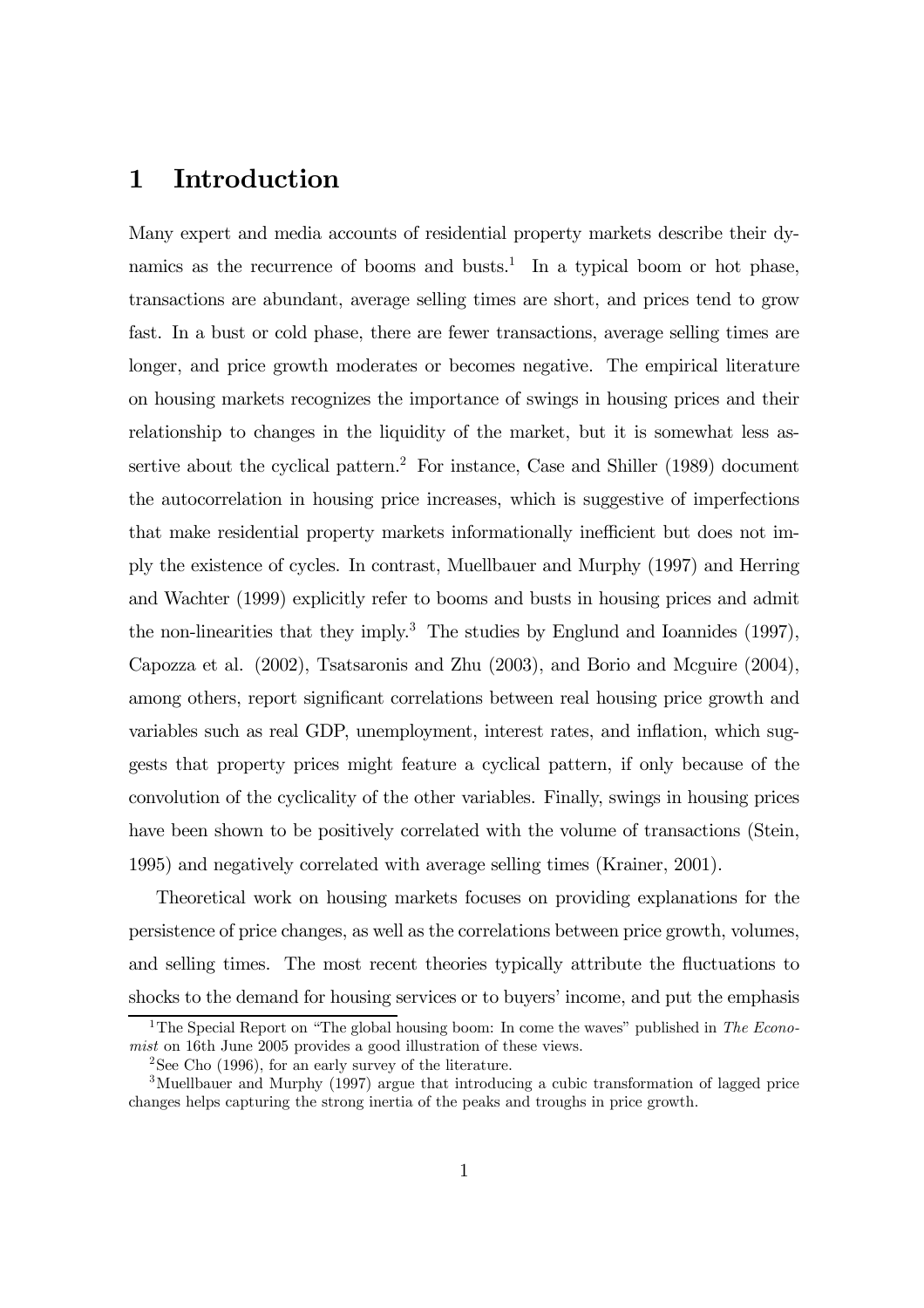on the role played by either search frictions (Wheaton, 1990; Williams, 1995; Krainer, 2001; Novy-Marx, 2005) or financial imperfections (Stein, 1995; Ortalo-Magne and Rady, 2005). For instance, Krainer (2001) shows that positive (negative) shocks to the value of the housing service flow can produce a positive relationship between the liquidity of the market and its prices by increasing (decreasing) the opportunity cost of failing to complete a transaction. From a different perspective, Ortalo-Magne and Rady (2005) develop a dynamic model in which shocks to the income of the financiallyconstrained first-time home buyers cause overreactions in prices and volumes. Finally, there is a less structured line of thought, recently surveyed by Case and Shiller (2003), that imputes part of the runups in housing prices to expectations of subsequent price increases, like in the usual theories of bubbles.4

The available views share in common that central features of the underlying theories (search frictions, liquidity, expectational feedback, price-based versus volumebased adjustments) play asymmetric roles over the various phases of the housing cycles. These asymmetries suggest that price dynamics might differ across the hot and cold phases of the market. However, we are not aware of any explicit empirical modeling of cyclical regime switches in house price dynamics, which is the main target of this paper.

We consider a panel of inflation-adjusted residential property price indices which covers about thirty years of quarterly data from fourteen OECD countries. Real housing price growth is modeled as the combination of a country-specific component and a cyclical component. The country-specific component is intended to cope with unobservable cross-country heterogeneity, while the cyclical component is a two-state Markov switching process a la Hamilton (1989) with parameters common to all countries.<sup>5</sup> Besides the genuine interest of international evidence, with the multi-country

<sup>&</sup>lt;sup>4</sup>It is argued, however, that, in contrast to stock prices, housing prices rarely crash since many sellers resist to cut down their prices. In this respect, Genesove and Mayer (2001) provide evidence which suggests that home sellers exhibit "loss aversion."

<sup>&</sup>lt;sup>5</sup>Because of its reference to an explicit probabilistic model, Hamilton's approach is more suitable for forecasting purposes than the approaches that focus on the dating of peaks and troughs according to some a priori definition of a cycle–see, for example, Harding and Pagan (2001).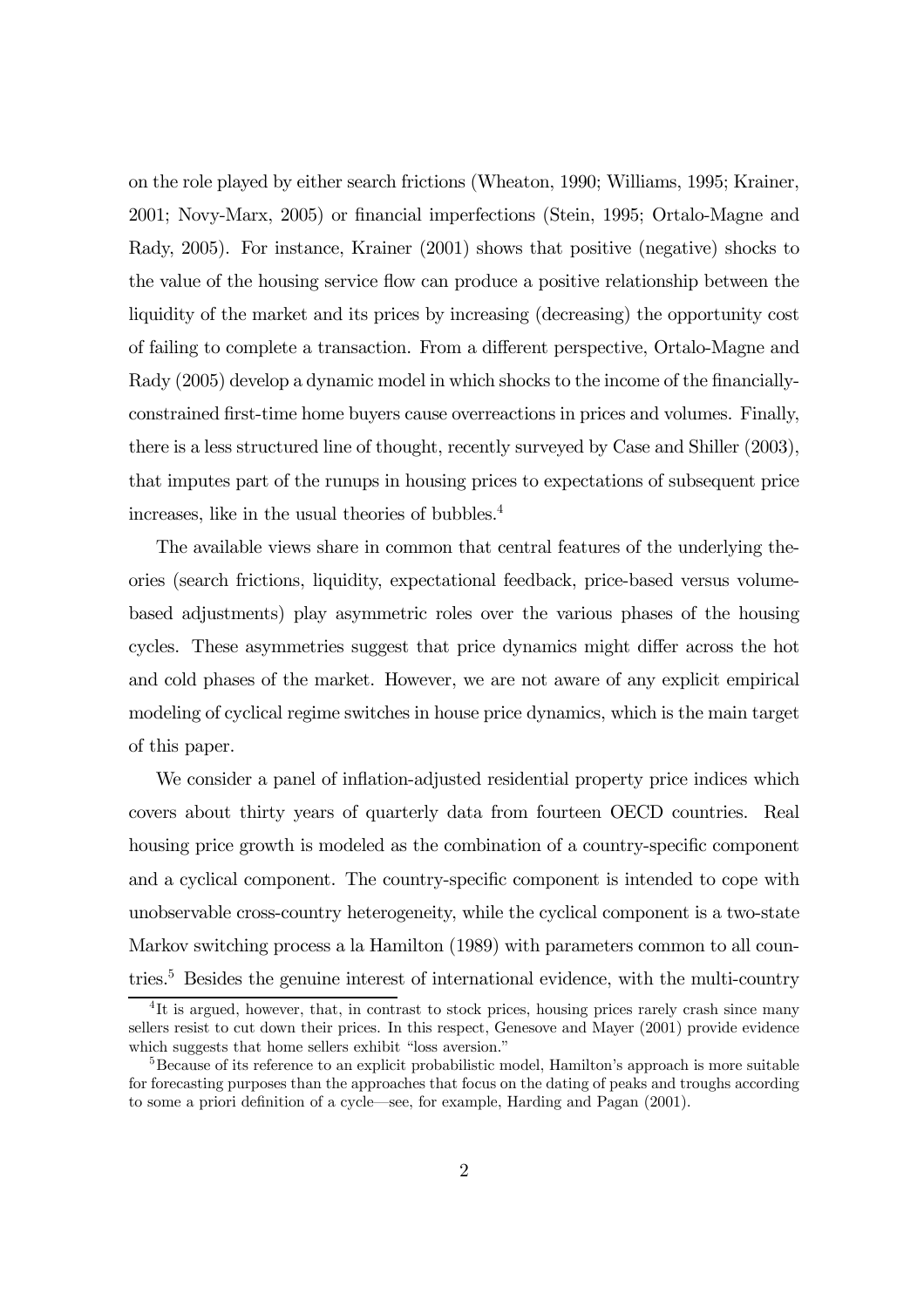approach we aim to improve the reliability of the estimates of the cyclical component, especially in a context where we fear that the available time series might be short relative to the average length of the underlying cycles.<sup>6</sup> Our formalization, inspired in standard panel data techniques, allows us to focus on the cyclical component by simply standardizing each country's price increases and then fitting a common Markov switching model to the standardized time series.<sup>7</sup>

The estimation yields three set of results. First, the dynamics of real housing prices is characterized by two rather persistent states which mostly differ in the volatility of price increases. Specifically, the variance of the unpredictable part of quarterly price increases in the high volatility state is almost four times as big as in the low volatility state. The low volatility state is associated with phases of higher growth, occurs with an unconditional probability of 47% and has an expected duration of 23 quarters. The high volatility state is associated with phases of lower price growth, occurs with a frequency of 53% and lasts, on average, about 26 quarters. Second, in addition to the latent state variable, a number of lagged macroeconomic variables have significant predictive power for the expected growth rate of real housing prices. Specifically, the prediction of quarterly growth rates depends positively on the lagged quarterly rate of real GDP growth, negatively on the lagged one-year variation in the unemployment rate and also negatively on the lagged long-term nominal interest rate. We find no evidence of the effect of these variables to be state dependent. Third, even after controlling for the effect of the latent state variable and the explanatory variables, the quarterly growth rate of real housing prices exhibits significant positive autocorrelation.

The most novel results are obviously those related to the Markov switching structure. The second and third sets of findings are consistent with previous evidence and imply that allowing for a Markov switching structure in the mean of price increas-

 $6$ Anecdotal evidence (confirmed by our results below) suggests that a typical housing cycle phase is much longer (about six years) than a typical business cycle phase (two to three years).

<sup>7</sup> Importantly, the parameters of the Markov switching model are the same for all the standardized series, but each country's latent state variable is treated as an independent realization of the latent state process.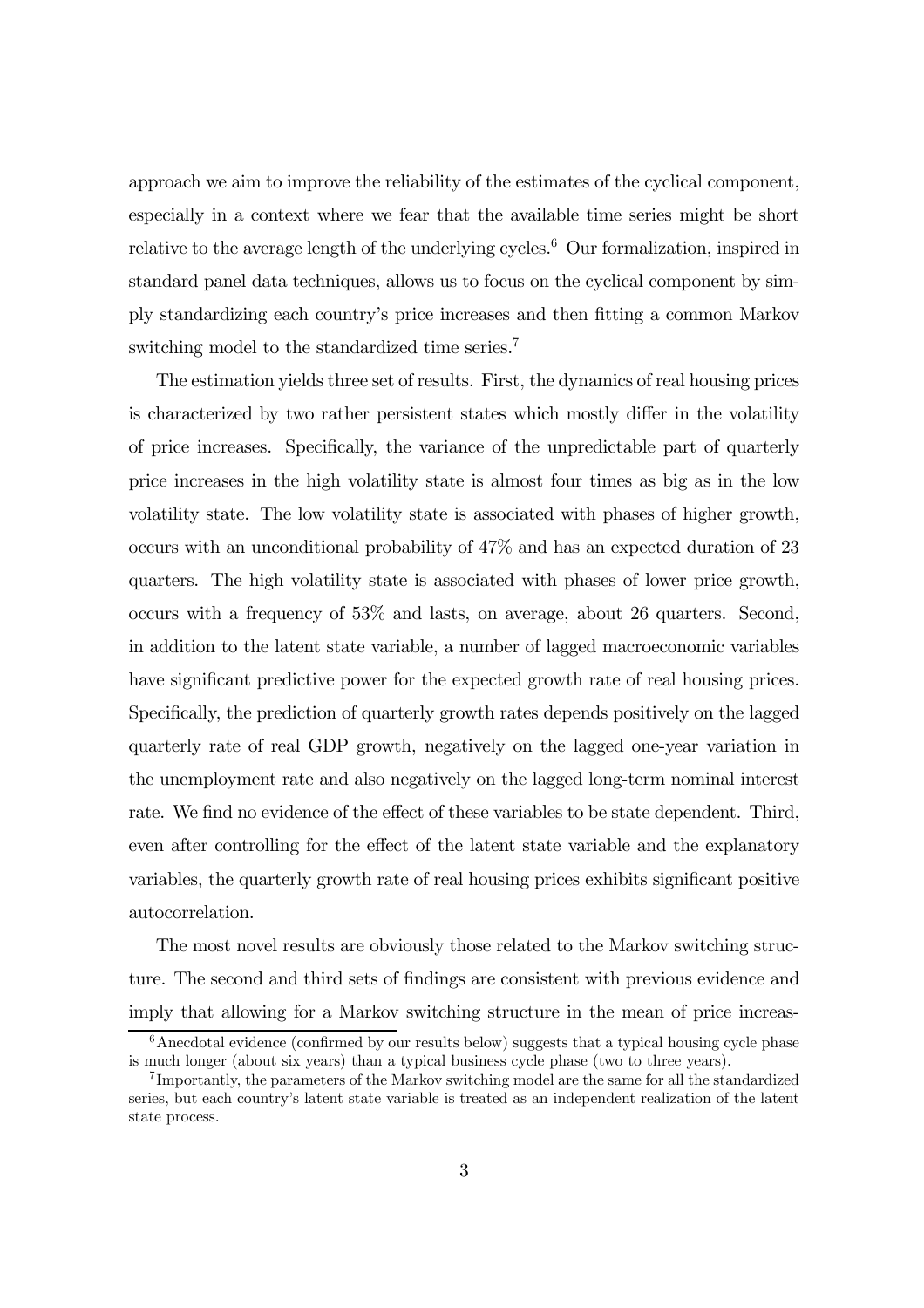es does not deprive the usual macroeconomic variables and lagged price increases of their predictive power. The picture that the Markov switching structure draws does not correspond to a simple story of rise and decline. Rather than large differences in the expected growth of real housing prices (which seem better captured by the observable explanatory variables), the latent cyclical variable captures striking changes in volatility. A housing cycle features long phases (almost six years on average) of less volatile growth in prices followed by even longer phases (six and a half years on average) of high volatility. In the high volatility phases, expected real housing price growth is not necessarily negative but price declines happen to be much more likely. In fact, when we depict the filtered probabilities of staying in the high volatility state (obtained as a by-product of the estimation) together with the time series of each country's growth in real housing prices, we find that the switches to the high volatility state typically precede or coincide with busts in the usual sense of the word (that is, declining inflation-adjusted prices).

One possible interpretation of our results is that the larger volatility (or lower predictability) of price rises reflects the lower liquidity of the housing market (lower volume of transactions, longer average selling times, less clear expectations of price increase) during cold phases. The fact that larger volatility, rather than lower average price increases, is what best detects a cold phase in price data is consistent with the standard argument that sellers are resistent to cut down prices, especially at the beginning of a cold phase, and that inertia implies only a gradual build-up of confidence and high price growth once the cold phase gets to an end. Similarly, the finding that hot phases are characterized by more predictable price rises is consistent with the arguments that emphasize the role of expectations of future price increases on price runups.

For the existing theories of hot and cold housing markets, our findings are both a confirmation of relevance and a challenge. We conjecture that, with some adaptations, the theories which have established the role of search frictions and financial imperfections in explaining fluctuations in measures of liquidity such as volumes and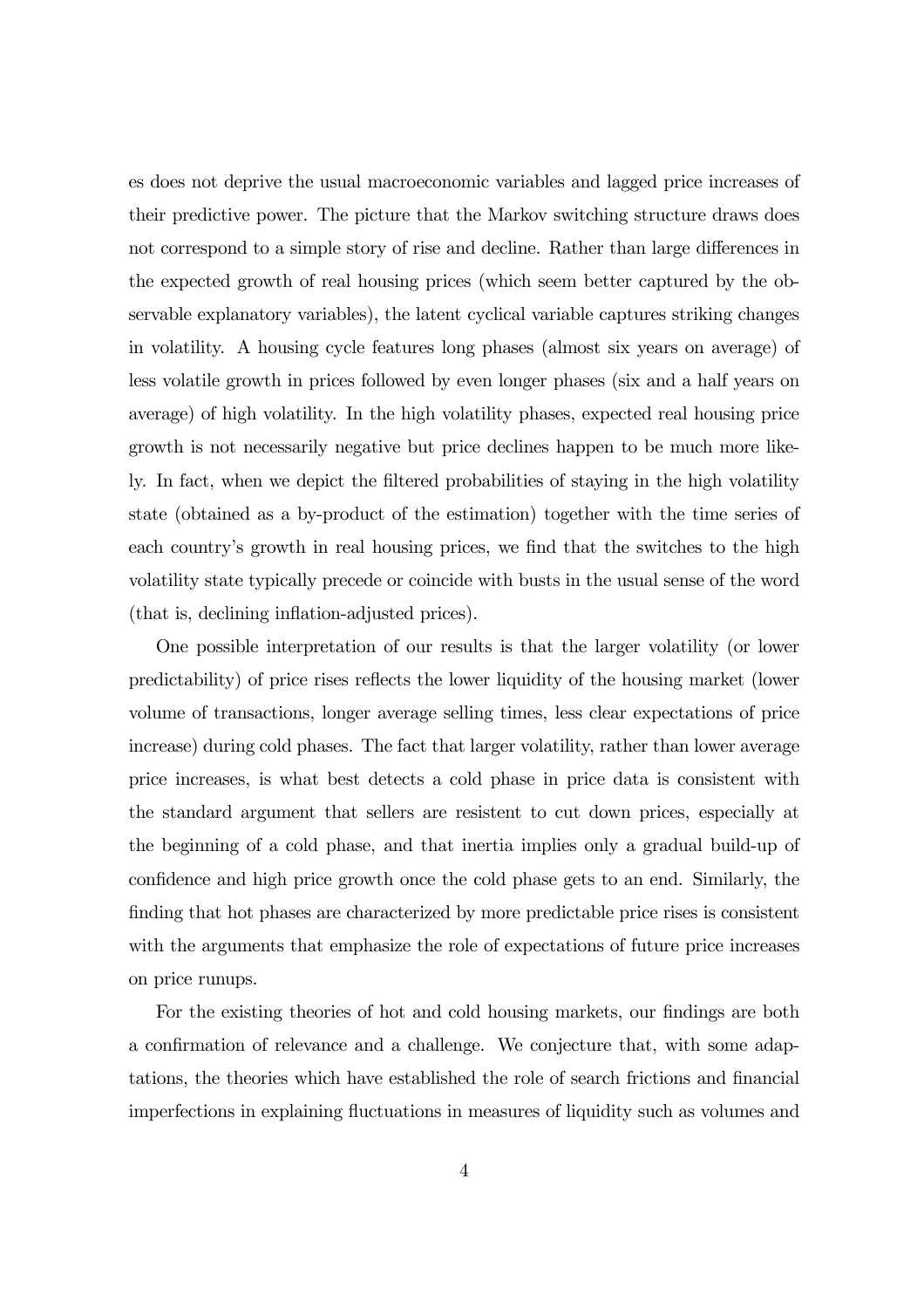selling times, could produce implications for price volatility consistent with the new evidence.

At a more practical level, a virtue of our approach is that it allows to diagnose the cyclical position of national housing markets by looking at their inflation-adjusted price indices, which are more readily available and comparable across countries than the data on volumes or selling times. Our results on the cyclical evolution of volatility in housing markets are also important for risk management. In a section below we describe several possible applications of our model in cyclical diagnosis and risk management, including the construction of an indicator of risk in the housing market which uses a metric based on Value-at-Risk techniques. We illustrate the applications with computations referred to the immediate post-sample quarters of each of the fourteen countries in our data.

The rest of the paper is organized as follows. Section 2 elaborates on the econometric strategy and presents the models to estimate. Section 3 describes the data. In Section 4 we report and comment on the estimation results. In Section 5 we explore the implications of the results for cyclical diagnosis and risk management. Section 6 contains our concluding remarks.

## 2 Econometric Strategy

Apart from the inherent interest of international evidence, a reason for our multicountry approach is the fear that single country experiences might not contain sufficient regime switches so as to reliably estimate the parameters of a model for each country. The idea is to profit from the cross-sectional variation in the data in order to estimate the common features of the cyclical pattern of the various national real housing price indices. Of course, the key latent assumption is that those common features exist.

A problem with the multi-country approach is heterogeneity. Geographical, historical and institutional factors may make residential property prices evolve differently in different countries. Perhaps even simple methodological differences in the construc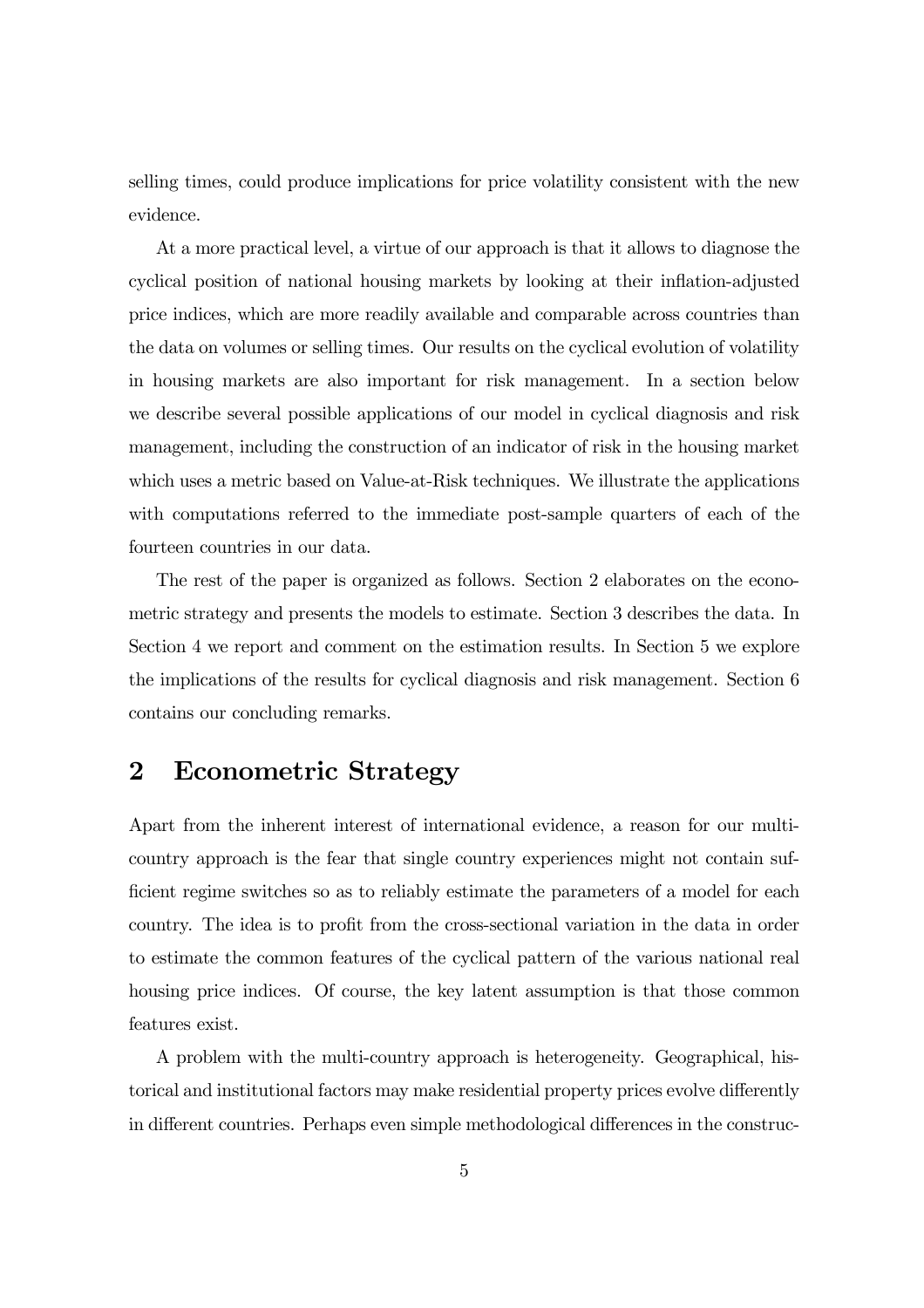tion of each country's price indices may make them show systematic differences in mean or variance. Thus, without properly controlling for the underlying heterogeneity, a regime-switching model estimated with pooled multi-country data, instead of capturing the common structure of the cyclical pattern, might end up associating the latent states with some rather cross-sectional partition of the data.<sup>8</sup>

Our approach to the issue is inspired in standard panel data techniques. Specifically, it is inspired in the idea of coping with unobserved heterogeneity such as, say, country fixed effects by transforming the data in a convenient way. Of course, this approach is only possible if the unobserved heterogeneity and the cyclical component enter the data generating process (DGP) in a suitably separable way. Such separability is part of the identifying assumptions necessary for the estimation of the parameters of interest.

In the rest of this section we first formally explain our approach to the identification problem using a simplified model. Then we describe the two classes of specifications actually used in the empirical part, which are straightforward extensions of the simplified model.

### 2.1 A Markov model with country heterogeneity

To describe our approach to the problem of identifying the common cyclical pattern of various national real housing price indices in a context with country-level heterogeneity, let us first consider a simple DGP in which the distribution of the variable of interest in country  $i = 1, 2, \dots N$  and quarter  $t = 1, 2, \dots T$  is a function of just a latent dichotomous state variable  $s_{it} = 1, 2$ .<sup>9</sup> Specifically, let  $y_{it}$  be the first quarterly difference in quarter t of the log of the real housing price index in country i and consider the following DGP:

$$
y_{it} = \omega_i(s_{it}) + \sigma_i(s_{it})\varepsilon_{it},\tag{1}
$$

<sup>&</sup>lt;sup>8</sup>For instance, each state might identify a group of countries whose indices share similar means and variances rather than a phase of the cycle within each country.

<sup>&</sup>lt;sup>9</sup>The length of the time series need not be a common  $T$  for all the countries in the sample but, for notational simplicity, we will describe the model as if this were the case.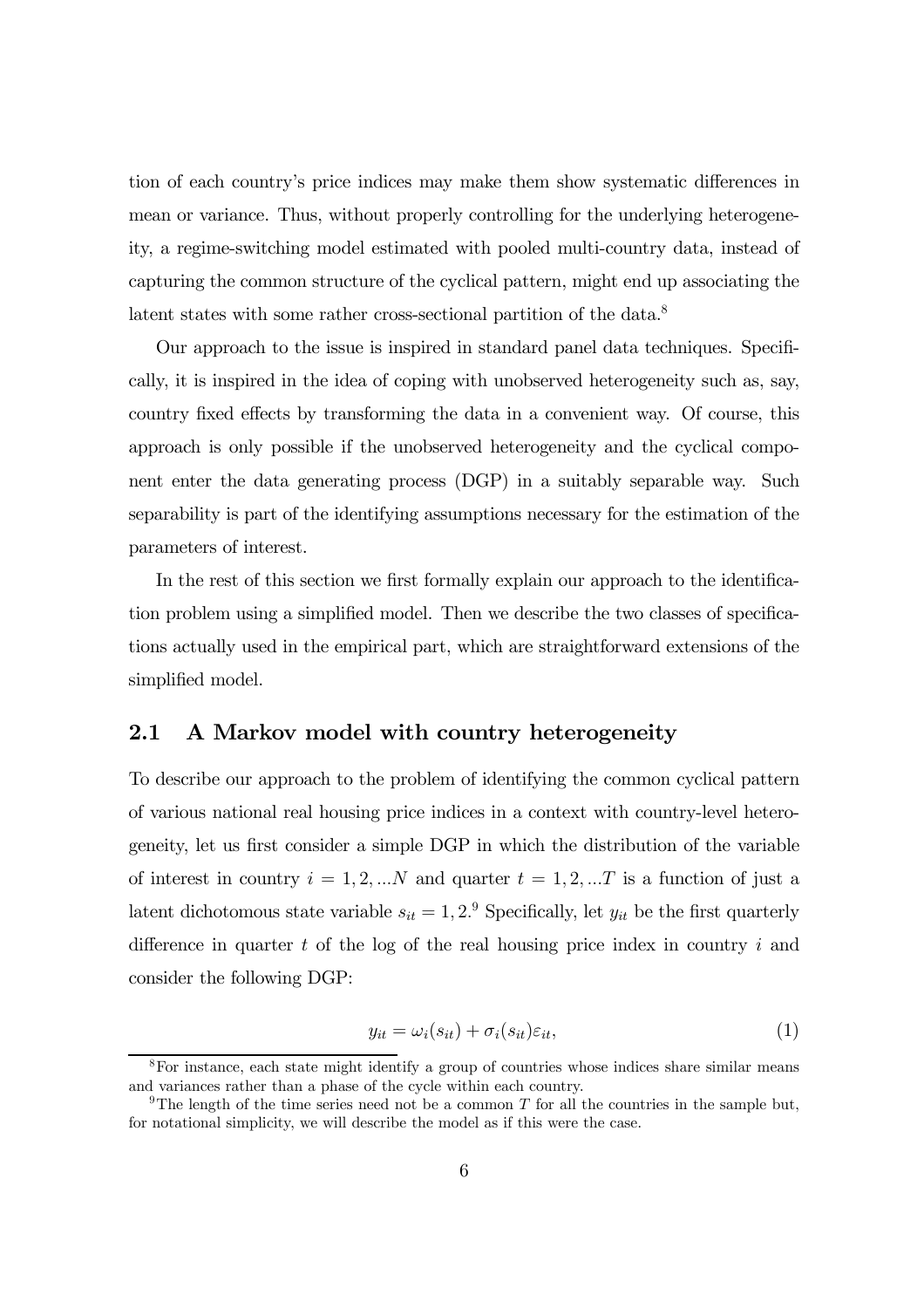where  $\varepsilon_{it}$  is iid  $N(0, 1)$  and  $s_{it}$  follows a first-order Markov chain, independent across countries, with transition probabilities:

$$
p_i \equiv Pr(s_{it} = 1 \mid s_{it-1} = 1)
$$

and

$$
q_i \equiv Pr(s_{it}=2 \mid s_{it-1}=2).
$$

This formulation allows for a wide range of country-level heterogeneity: in each country and each state, the variable  $y_{it}$  is characterized by potentially different means,  $\omega_i(s_{it})$ , standard deviations,  $\sigma_i(s_{it})$ , and state-transition matrices:<sup>10</sup>

$$
\left[\begin{array}{cc}p_i & 1-q_i\\1-p_i & q_i\end{array}\right].
$$

This specification would involve estimating six parameters per country, that is, a total of  $6 \times N$  parameters, which is a large number for a Markov switching model.<sup>11</sup> Yet the main problem with this specification is that, by allowing all parameters to vary across countries, their estimation would entirely rely on within-country variability. But, as we have already mentioned, if the time series dimension of the panel is not large enough, the number of regime switches within each country may be too small, limiting the reliability of the estimates of parameters such as  $p_i$  and  $q_i$ . This problem would be mitigated if one could impose the restriction that parameters such as  $p_i$  and  $q_i$  are the same in several or all countries and estimate them accordingly.

Within this logic, we propose a parameterization of the country-specific and cyclical components of the DGP described in (1) that will allow us to exploit cross-country variability in the estimation of the cyclical components. In particular, we propose to decompose each country's state-dependent mean and variance in two parts: a part

<sup>&</sup>lt;sup>10</sup>Extending the model to cases in which  $\omega_i(s_{it})$  or  $\sigma_i(s_{it})$  are additionally functions of some vector of observable variables  $x_{it}$  would be immediate.

 $11$ In this first specification, however, the estimation could be done country-by-country, decomposing the problem in  $N$  estimations of six parameters each. Such simplification is not possible once some commonality or cross-country restrictions are introduced.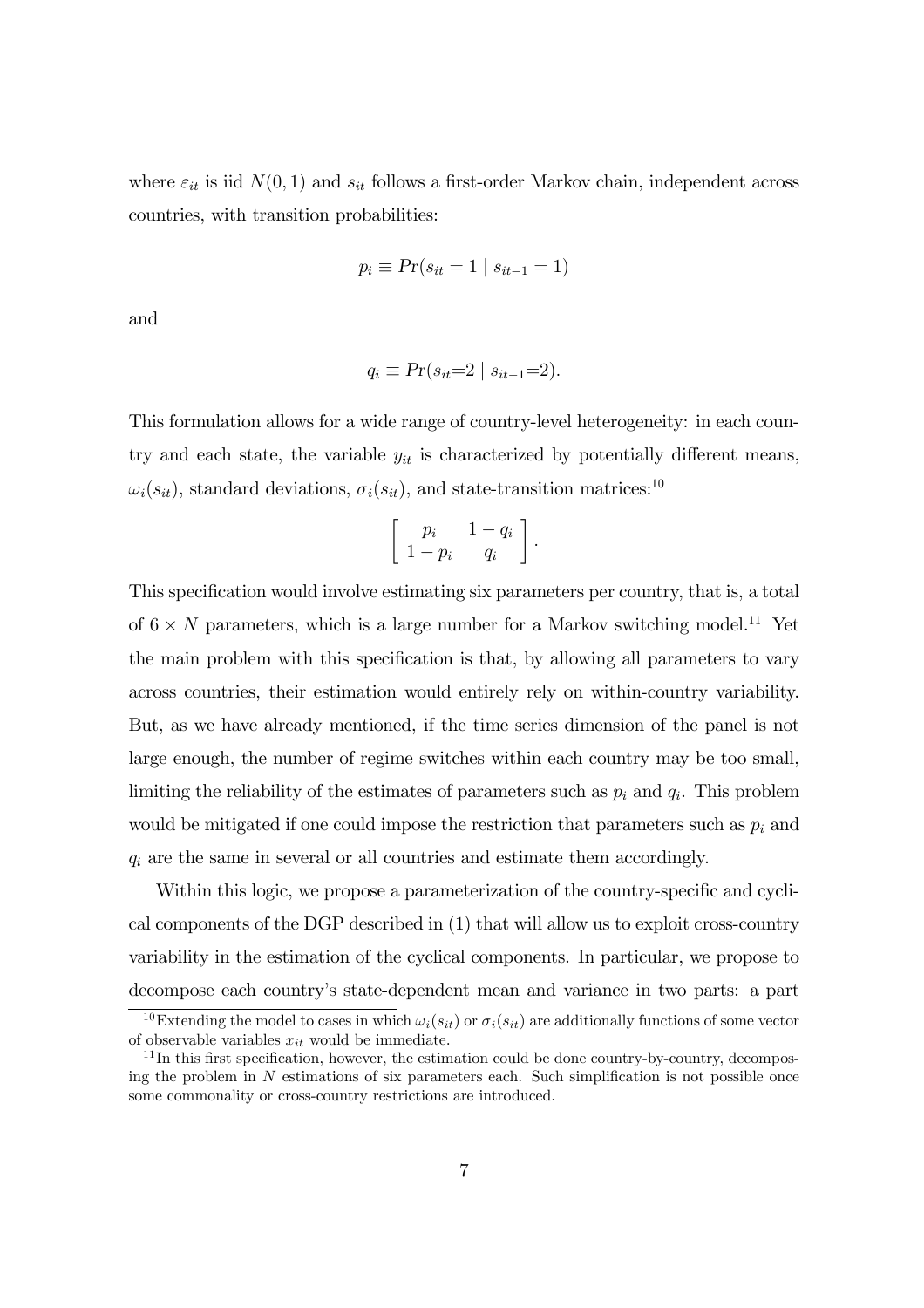which is country-specific but exhibits no state-dependency and another which is statedependent but has the same parameters in all countries. In particular, our proposal is to constrain (1) by imposing:

$$
\omega_i(s_{it}) = \alpha_i + \mu(s_{it}) \cdot \sigma_i,\tag{2}
$$

$$
\sigma_i(s_{it}) = \sigma_i \cdot \sigma(s_{it}), \qquad (3)
$$

and

$$
p_i = p \text{ and } q_i = q,
$$

for all *i*. We will identify  $\alpha_i$  and  $\sigma_i^2$  as the unconditional mean and variance of  $y_{it}$  in each country i by assuming

$$
E[\mu(s_{it})] = 0 \text{ and } E[\sigma(s_{it})] = 1 \tag{4}
$$

for all  $i$ .

Now, if the country-specific moments  $\alpha_i$  and  $\sigma_i$  were known, it would be possible to define the standardized transformation,  $z_{it}$ , of the original variable of interest,  $y_{it}$ :

$$
z_{it} = \frac{y_{it} - \alpha_i}{\sigma_i},\tag{5}
$$

and to rewrite the DGP as follows:

$$
z_{it} = \mu(s_{it}) + \sigma(s_{it})\varepsilon_{it},\tag{6}
$$

where  $\varepsilon_{it}$  is iid  $N(0, 1)$  and  $s_{it}$  follows a first-order Markov chain with a state-transition matrix:

$$
\left[\begin{array}{cc}p&1-q\\1-p&q\end{array}\right],
$$

common to all countries. Under this formulation, the DGP of the standardized quarterly growth rate of real housing prices,  $z_{it}$ , has just six parameters, while the standardization of the original variable  $y_{it}$  additionally requires knowing  $\alpha_i$  and  $\sigma_i$  for  $i = 1, 2, \dots N$  (that is,  $2 \times N$  country-specific parameters).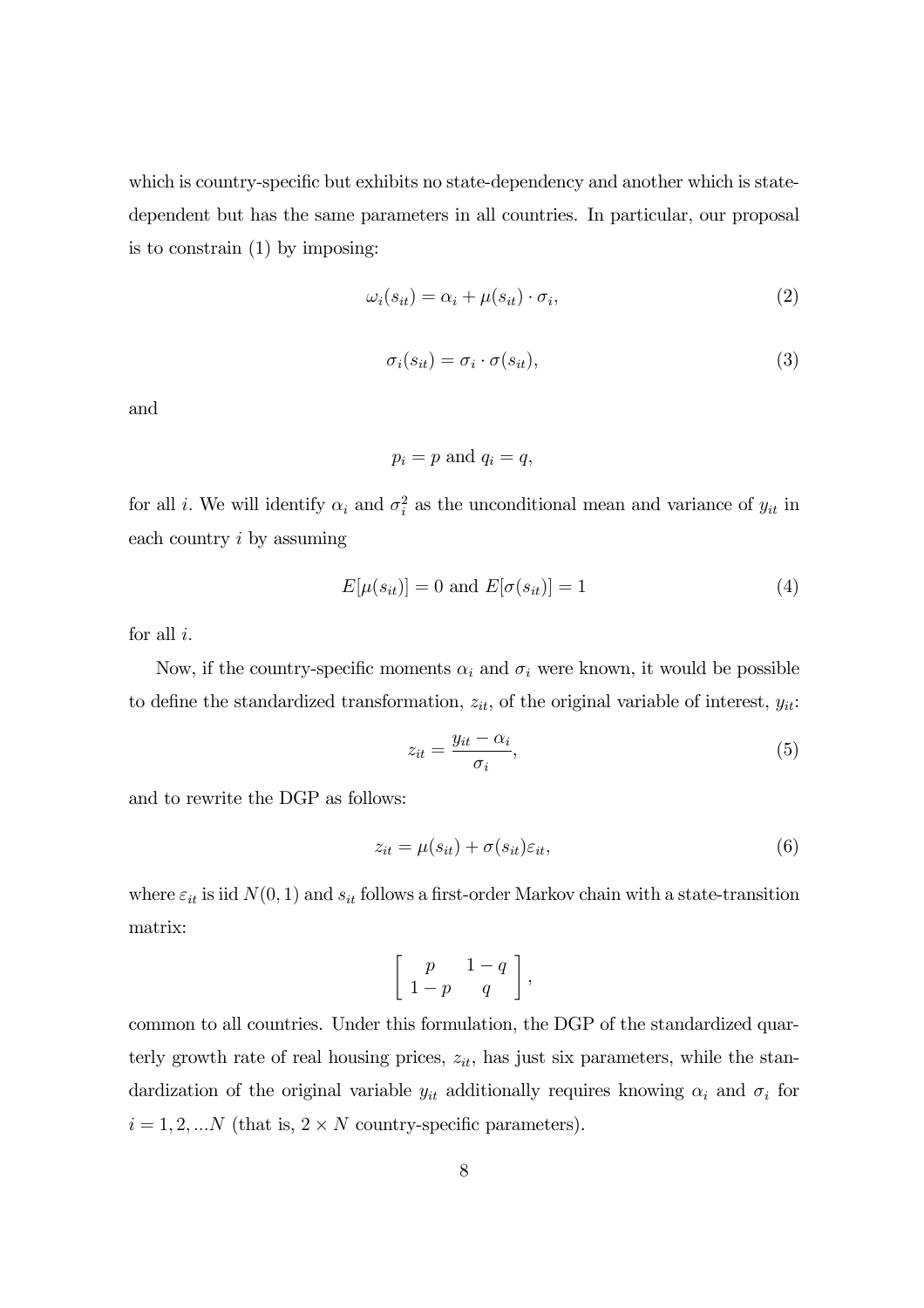In practice, the country-specific moments  $\alpha_i$  and  $\sigma_i$  are not known but, for a sufficiently large  $T$ , they could be accurately estimated through the corresponding sample moments, which converge in probability to the distributional moments by virtue of standard asymptotics. In the presence of serial correlation, it is harder to ensure that the available  $T$  is large enough for the sample moments to be good substitutes for the true values of  $\alpha_i$  and  $\sigma_i$ , but we will proceed as if they were. That is, we will construct a sample-based standardized series  $z_{it}$  for each country i and estimate the parameters of (6) using the maximum likelihood methods applied to standard Markov switching models.<sup>12</sup> In our inference about  $(6)$ , we will not take into account the sampling variability in our estimates of  $\alpha_i$  and  $\sigma_i$ , but, partly correcting for this, we will not impose the constraints  $(4)$  in the estimation.<sup>13</sup>

In the following two subsections we describe the models that we will actually estimate, which imply straightforward generalizations of the term  $\mu(s_{it})$  in (6). The other components of the DGP will remain exactly as explained above.

### 2.2 Autoregressive models

Following Hamilton (1989), we allow for autocorrelation in the evolution of the standardized quarterly growth rate of real housing prices by considering the process:

$$
z_{it} = \mu(s_{it}) + \phi \left[ z_{it-1} - \mu(s_{it-1}) \right] + \sigma(s_{it}) \varepsilon_{it}
$$
\n<sup>(7)</sup>

where  $\varepsilon_{it}$  and  $s_{it}$ , are specified as in (6). The autocorrelation parameter  $\phi$  measures the contribution of the deviation of  $z_{it}$  with respect to its (state-contingent) mean to the prediction of the corresponding deviation one period ahead. As in all specifications mentioned so far, we will treat  $\varepsilon_{it}$  and  $s_{it}$  as independently distributed across countries. Allowing for country interdependencies is an interesting extension left for future work.

<sup>&</sup>lt;sup>12</sup>With a slight abuse of notation, we will denote by  $z_{it}$  both the true and the sample-based standardizations of  $y_{it}$ .

<sup>&</sup>lt;sup>13</sup>With this approach, the standard maximum likelihood algorithm a la Hamilton (1989) only requires minimal adaptations to account for the fact that our panel involves N independent realizations (i.e., N country time series) of the latent state process.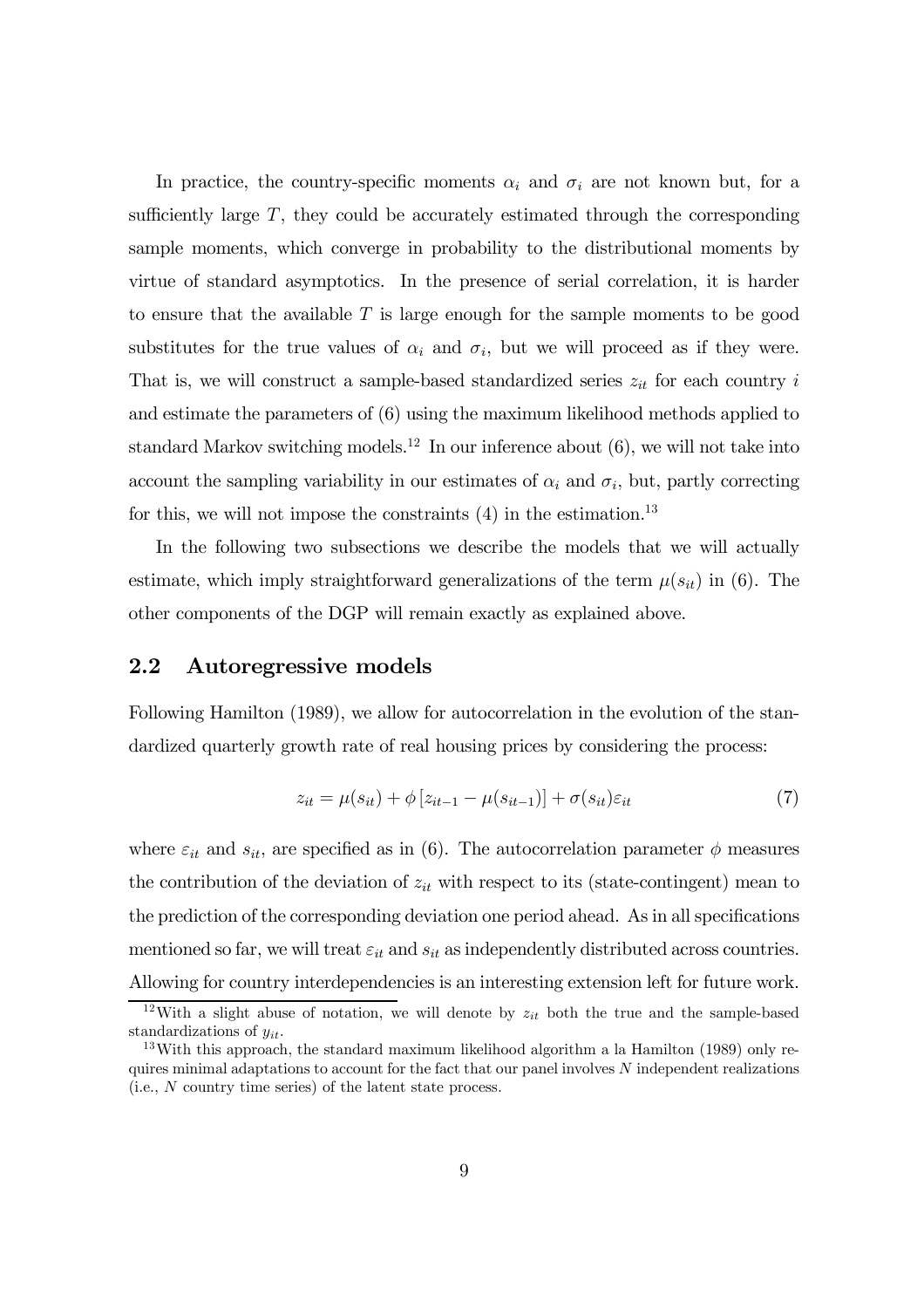When estimating (7), we can test whether the means  $\mu(s_{it})$  and the variances  $\sigma^2(s_{it})$  significantly differ across states, as well as whether the autoregressive parameter  $\phi$  is significantly different from zero.

### 2.3 Augmented models

We can expand the autoregressive process described in (7) by allowing its mean to depend not only on the latent state variable  $s_{it}$  but also on a vector of predetermined explanatory variables,  $x_{it-1}$ . In particular, we can replace  $\mu(s_{it})$  by

$$
\mu(s_{it}, x_{it-1}) = c(s_{it}) + \beta(s_{it})x_{it-1},
$$

so that the DGP becomes:

$$
z_{it} = c(s_{it}) + \beta(s_{it})x_{it-1} + \phi[z_{it-1} - c(s_{it-1}) - \beta(s_{it})x_{it-2}] + \sigma(s_{it})\varepsilon_{it},
$$
 (8)

where the specification of  $\varepsilon_{it}$  and  $s_{it}$  remains unchanged.

The vector  $x_{t-1}$  may include different lags of predictors of the growth of real housing prices, such as the rates of GDP growth, unemployment, interest, and inflation, whose impact on the expectation of  $z_{it}$  is, in principle, allowed to be different across states. The precise definition of the explanatory variables and the way in which they enter the various estimated models is further explained below.

### 3 Data

For the estimation of the autoregressive specifications, we rely exclusively on country series of Inflation-adjusted Residential Property Prices which come from calculations made by the Bank for International Settlements (BIS) based on national data. The BIS kindly provided us with quarterly series covering a period of about thirty years (1970-2003) for the fourteen developed countries listed on Table 1. The table also contains the periods covered by the available time series in each country and some descriptive statistics of the variable of interest: the quarterly growth rate of real housing prices,  $y_{it}$ . This variable is computed as the non-annualized first quarterly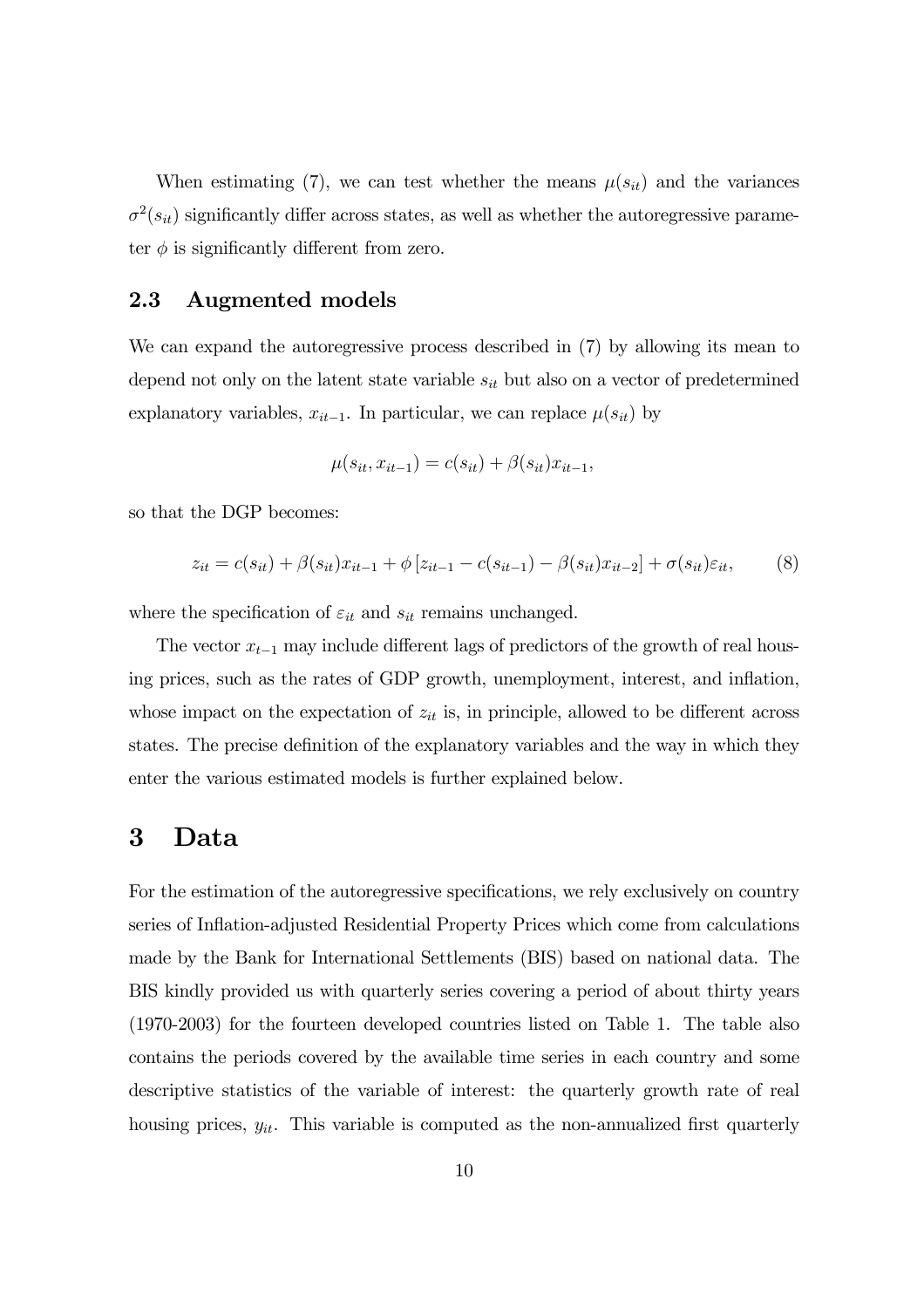difference of the log of the indices provided by the BIS —the units are percentage points as we have multiplied the transformation by 100 to facilitate its interpretation.

|                |           | (quarterly percentage rates) |      |      |       |          |  |  |  |
|----------------|-----------|------------------------------|------|------|-------|----------|--|--|--|
|                | Obs.<br># | Sample period                | Mean | S.D. | Max   | Min      |  |  |  |
| Australia      | 133       | 1970.2-2003.2                | 0.71 | 2.26 | 8.30  | $-5.53$  |  |  |  |
| Belgium        | 90        | 1981.2-2003.3                | 0.54 | 2.66 | 5.62  | $-8.59$  |  |  |  |
| Canada         | 134       | 1970.2-2003.3                | 0.48 | 3.03 | 8.66  | $-10.39$ |  |  |  |
| Denmark        | 133       | 1970.2-2003.2                | 0.30 | 2.91 | 10.81 | $-7.35$  |  |  |  |
| Finland        | 102       | 1978.2-2003.3                | 0.45 | 3.27 | 10.20 | $-8.77$  |  |  |  |
| Ireland        | 109       | 1976.2-2003.2                | 0.92 | 3.06 | 9.87  | $-6.75$  |  |  |  |
| Netherlands    | 133       | 1970.2-2003.2                | 0.72 | 3.23 | 11.44 | $-9.50$  |  |  |  |
| New Zealand    | 55        | 1990.1-2003.3                | 0.33 | 0.95 | 3.05  | $-1.50$  |  |  |  |
| Norway         | 134       | 1970.2-2003.3                | 0.39 | 2.88 | 9.07  | $-5.69$  |  |  |  |
| Spain          | 66        | 1987.2-2003.3                | 1.37 | 2.35 | 6.07  | $-6.55$  |  |  |  |
| Sweden         | 134       | 1970.2-2003.3                | 0.05 | 2.62 | 8.32  | $-8.97$  |  |  |  |
| Switzerland    | 134       | 1970.2-2003.3                | 0.05 | 2.22 | 6.31  | $-6.29$  |  |  |  |
| United Kingdom | 133       | 1970.2-2003.2                | 0.95 | 3.28 | 12.51 | $-5.85$  |  |  |  |
| United States  | 134       | 1970.2-2003.3                | 0.43 | 0.99 | 3.09  | $-2.50$  |  |  |  |

Table 1. Descriptive statistics of the variable of interest Quarterly growth rate of real housing prices,  $y_{it}$ 

Note: The original indices of Inflation-adjusted Residential Property Prices are BIS calculations based on national data. Growth rates are computed as

log differences. # Obs.: Number of observations. S.D.: Standard deviation.

Table 1 reveals a large cross-country variation in the pattern of growth of real housing prices. The mean quarterly growth rate is as low as  $0.05\%$  in Sweden and Switzerland, while it is close to or above 1% in Ireland, Spain and the UK; seven countries have their mean rate in the intermediate 0.30-0.60% range. The dispersion of quarterly growth rates around their country means is also quite heterogeneous, ranging form slightly below 1% (in New Zealand and the US) to over 3% (in Canada, Finland, Ireland, the Netherlands, and the UK); in eight countries the standard deviation of  $y_{it}$  is in the 2-3% range. A maximum quarterly growth rate as high as 12.51% appears in the UK time series, and a minimum as low as -10.39% appears in the Canada time series. Interestingly, many countries' maximum and/or minimum differ from the country's mean by more than three standard deviations, which, given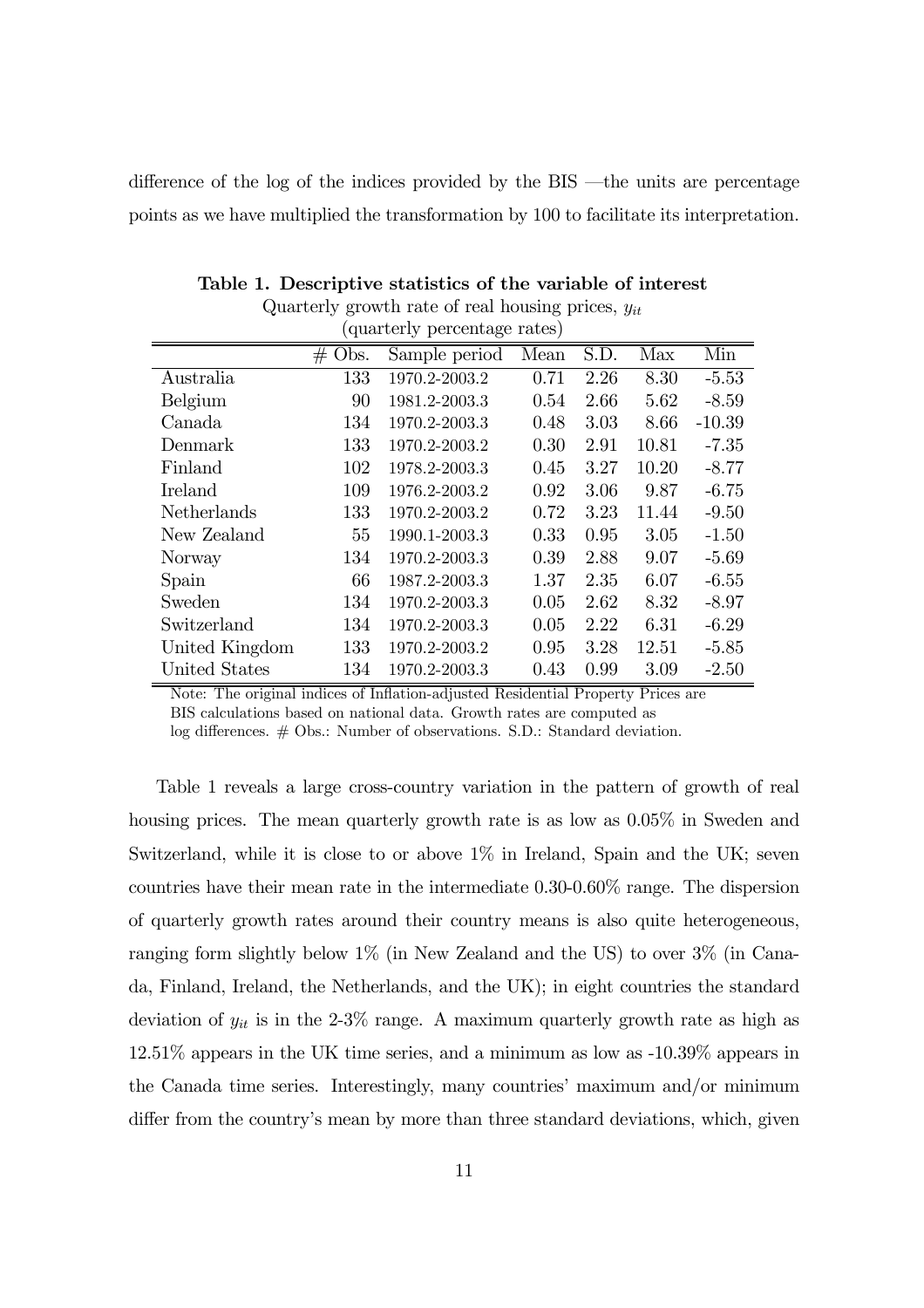the length of the available series, is more that one would expect if the unconditional distribution of  $y_{it}$  in each country were normal. However, the regime switching models that we estimate below imply that the unconditional distributions of  $y_{it}$  are mixtures of normals, which may capture the fat tails in the data.

We use the country means and standard deviations reported in Table 1 in order to transform the original series  $y_{it}$  into the country-standardized series  $z_{it}$ . By construction,  $z_{it}$  exhibits a sample mean of zero and a variance of one in each country's time series and in the overall sample.

As mentioned above, in the augmented models (8), the prediction equation for  $z_{it}$  will include a vector of lags of other variables,  $x_{it-1}$ . Specifically, we will use lags of the quarterly growth rate of real GDP,  $gdp_{it}$ , the yearly variation in the unemployment rate,  $\Delta u_{it}$ , and the long-term nominal interest rate,  $r_{it}$ . The data for the construction of these variables come from the quarterly country series of the OECD Economic Outlook.<sup>14</sup> Table 2 reports the descriptive statistics of these variables for each country, computed over each country's sample period.

## 4 Results

In this section we first report on the estimation of the autoregressive and augmented models for the standardized quarterly growth rate of real housing prices,  $z_{it}$ , that we have described in subsections 2.2 and 2.3, respectively. We also comment on the various possible specifications, the criteria used in order to select among them, and the parameter estimates of our preferred specifications. Secondly, we further dissect the results by describing their implications in terms of the cyclicality of the original quarterly growth rate of real housing prices,  $y_{it}$ , in each country i. Finally, we focus on two particular countries, the UK and the US, in order to illustrate the applicability of

<sup>&</sup>lt;sup>14</sup>This source was also used to construct the lags of the inflation rate, the short-term nominal interest rate, and the real interest rates included in some non-reported intermediate specifications. An exception is Ireland for which the long-term nominal interest rate of the first quarters in the sample is the lending rate reported in the International Financial Statistics of the International Monetary Fund.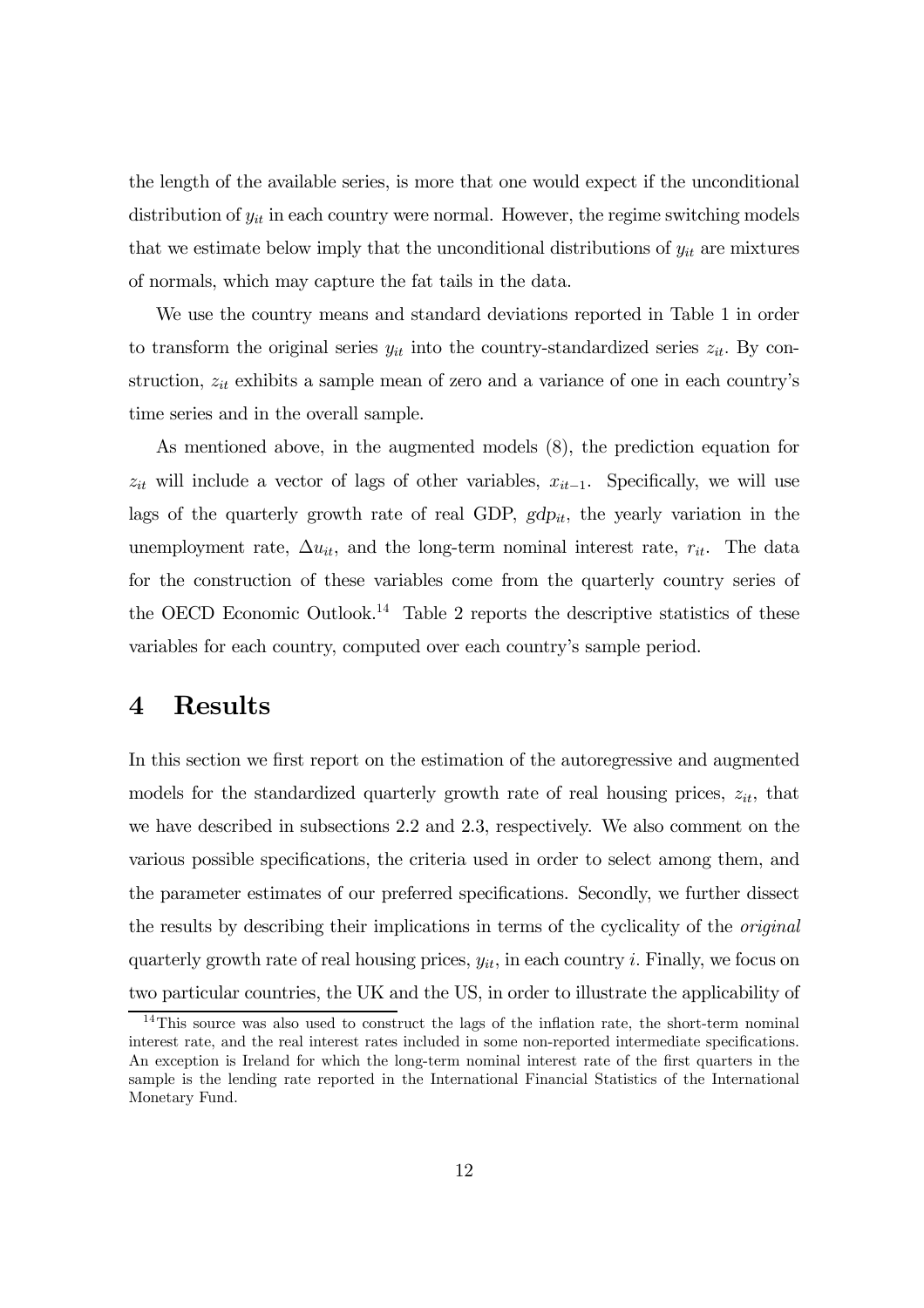the estimates of the probability of being in one state or another (which is a by-product of the estimation) for the identification and dating of the cyclical phases registered in their housing markets.

|                              | Variables in the vector $x_{it-1}$ |      |         |            |       |                  |  |  |  |
|------------------------------|------------------------------------|------|---------|------------|-------|------------------|--|--|--|
| (quarterly percentage rates) |                                    |      |         |            |       |                  |  |  |  |
|                              | gdp                                |      |         | $\Delta u$ |       | $\boldsymbol{r}$ |  |  |  |
|                              | Mean                               | S.D. | Mean    | S.D.       | Mean  | S.D.             |  |  |  |
| Australia                    | 0.81                               | 1.07 | 0.10    | 1.15       | 9.71  | 3.06             |  |  |  |
| Belgium                      | 0.50                               | 0.69 | 0.05    | 0.95       | 8.30  | 2.79             |  |  |  |
| Canada                       | 0.80                               | 0.88 | 0.07    | 1.17       | 8.84  | 2.49             |  |  |  |
| Denmark                      | 0.46                               | 1.04 | 0.10    | 0.96       | 11.52 | 4.74             |  |  |  |
| Finland                      | 0.65                               | 1.04 | 0.13    | 1.86       | 8.97  | 2.62             |  |  |  |
| Ireland                      | 1.28                               | 1.23 | $-0.09$ | 1.69       | 10.09 | 3.76             |  |  |  |
| Netherlands                  | 0.65                               | 1.07 | 0.04    | 0.96       | 7.48  | 1.70             |  |  |  |
| New Zealand                  | 0.66                               | 1.25 | $-0.08$ | 1.17       | 7.90  | 1.98             |  |  |  |
| Norway                       | 0.84                               | 1.96 | 0.05    | 0.67       | 8.72  | 2.73             |  |  |  |
| Spain                        | 0.78                               | 0.87 | $-0.25$ | 1.69       | 9.26  | 3.55             |  |  |  |
| Sweden                       | 0.51                               | 1.18 | 0.05    | 0.92       | 9.42  | 2.68             |  |  |  |
| Switzerland                  | 0.35                               | 0.85 | 0.08    | 0.51       | 4.65  | 1.12             |  |  |  |
| United Kingdom               | 0.57                               | 1.00 | 0.07    | 1.24       | 9.80  | 2.92             |  |  |  |
| United States                | 0.74                               | 0.87 | 0.05    | 1.08       | 7.94  | 2.35             |  |  |  |

Table 2. Descriptive statistics of the explanatory variables

Note: The original data come from the OECD Economic Outlook. gdp is the quarterly growth rate of real GDP,  $\Delta u$  is the yearly variation in the unemployment rate, and r is the long-term nominal interest rate. S.D.: Standard deviation.

### 4.1 Estimating the models for  $z_{it}$

Our estimation results are summarized in Table 3. Model 1 is actually a linear, firstorder autoregressive model included as a benchmark (arbitrarily, we denote its single state by  $s=1$ ). Given that  $z_{it}$  is a standardized variable and this model allows for just one constant term and one variance, the only parameter of interest in the estimation is the autoregressive coefficient  $\phi$ , which happens to be significantly different from zero, with a point estimate 0.37.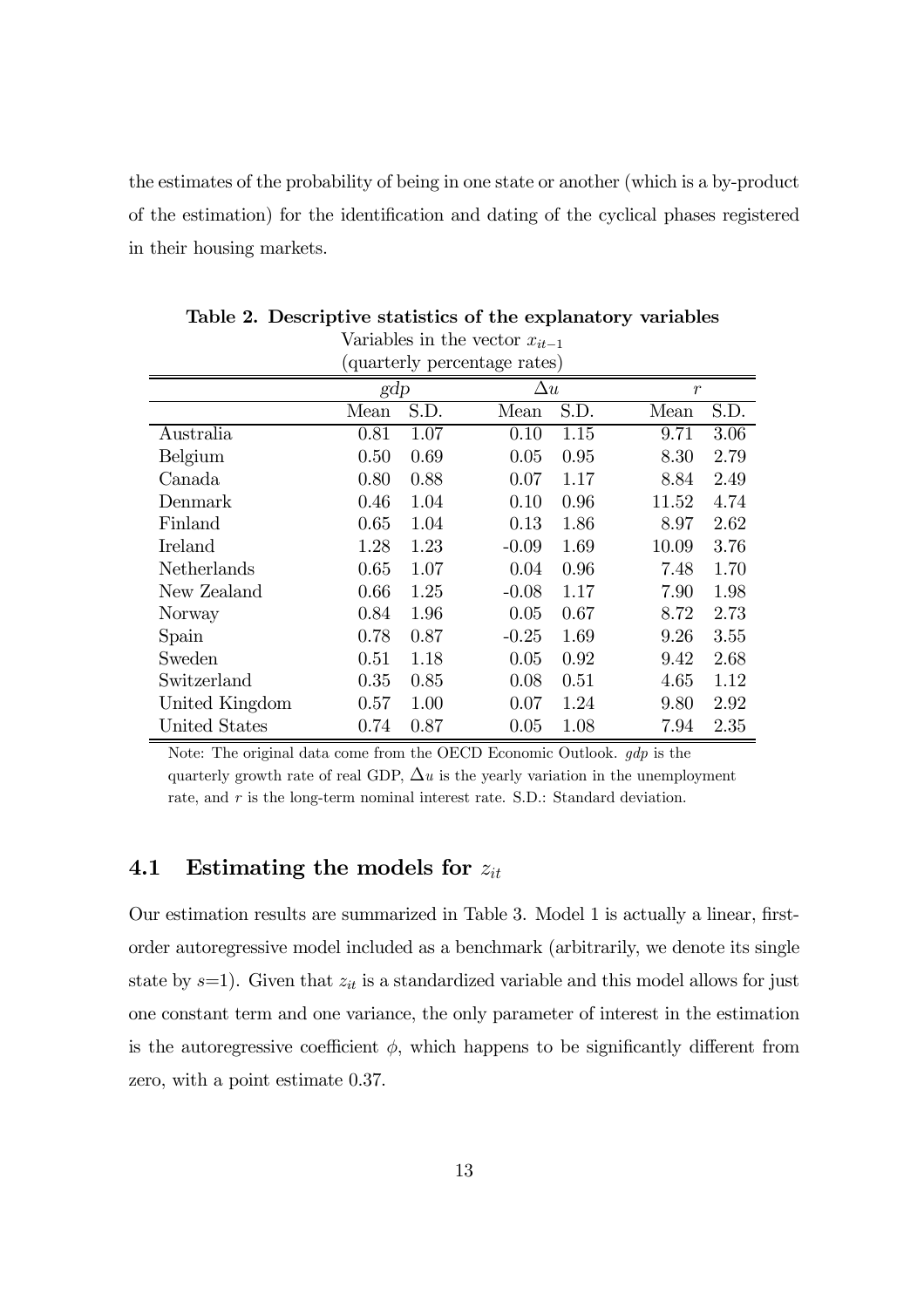|                  | standard errors in parentnesis) |           |                    |           |           |  |  |  |
|------------------|---------------------------------|-----------|--------------------|-----------|-----------|--|--|--|
|                  | Model 1                         | Model 2   | Model 3            | Model 4   | Model 5   |  |  |  |
| c(1)             | 0.003                           | 0.382     | 0.116              | 0.391     | 0.430     |  |  |  |
|                  | (0.023)                         | (0.059)   | (0.068)            | (0.097)   | (0.092)   |  |  |  |
| c(2)             |                                 | $-0.711$  | $-0.055$           |           | 0.599     |  |  |  |
|                  |                                 | (0.095)   | (0.063)            |           | (0.121)   |  |  |  |
| $gdp_{-1}$       |                                 |           |                    | 0.071     | 0.062     |  |  |  |
|                  |                                 |           |                    | (0.019)   | (0.019)   |  |  |  |
| $\Delta\mu_{-1}$ |                                 |           |                    | $-0.153$  | $-0.128$  |  |  |  |
|                  |                                 |           |                    | (0.029)   | (0.028)   |  |  |  |
| $r_{-1}$         |                                 |           |                    | $-0.110$  | $-0.110$  |  |  |  |
|                  |                                 |           |                    | (0.024)   | (0.022)   |  |  |  |
| $r_{-4}$         |                                 |           |                    | 0.060     | 0.046     |  |  |  |
|                  |                                 |           |                    | (0.025)   | (0.023)   |  |  |  |
| $\phi$           | 0.373                           | 0.193     | $\overline{0.394}$ | 0.292     | 0.314     |  |  |  |
|                  | (0.023)                         | (0.028)   | (0.026)            | (0.024)   | (0.026)   |  |  |  |
| $\sigma^2(1)$    | 0.859                           | 0.703     | 0.319              | 0.814     | 0.339     |  |  |  |
|                  | (0.030)                         | (0.028)   | (0.038)            | (0.029)   | (0.031)   |  |  |  |
| $\sigma^2(2)$    |                                 |           | 1.194              |           | 1.212     |  |  |  |
|                  |                                 |           | (0.087)            |           | (0.082)   |  |  |  |
| $\boldsymbol{p}$ | $\mathbf{1}$                    | 0.962     | 0.955              | 1         | 0.957     |  |  |  |
|                  |                                 | (0.010)   | (0.013)            |           | (0.012)   |  |  |  |
| q                |                                 | 0.923     | 0.970              |           | 0.962     |  |  |  |
|                  |                                 | (0.017)   | (0.011)            |           | (0.012)   |  |  |  |
| Log-likelihood   | $-682.25$                       | $-645.47$ | $-615.62$          | $-639.12$ | $-571.62$ |  |  |  |

#### Table 3: Estimation results (standard errors in parenthesis)

Parameters are defined as in equations (7) and (8). Explanatory variables are defined in Table 2.  $=$ : The same as in state 1.

Models 2 and 3 are autoregressive, Markov switching models with two states  $s = 1, 2$  of the class described in (7). Model 2 imposes the variance  $\sigma^2(s_{it})$  to be equal in both states. Its estimation unveils two regimes with different means asymmetrically positioned around zero: a high (low) growth state in which the estimated mean has a magnitude of about 38% (-71%) of the unit unconditional standard deviation of  $z_{it}$ <sup>15</sup> The high (low) growth state happens with unconditional probability

<sup>&</sup>lt;sup>15</sup>Given that  $z_{it}$  is the result of country-by-country standardization (that is, has zero mean and unit variance), its units of measurement are "standard deviations" of the original country variable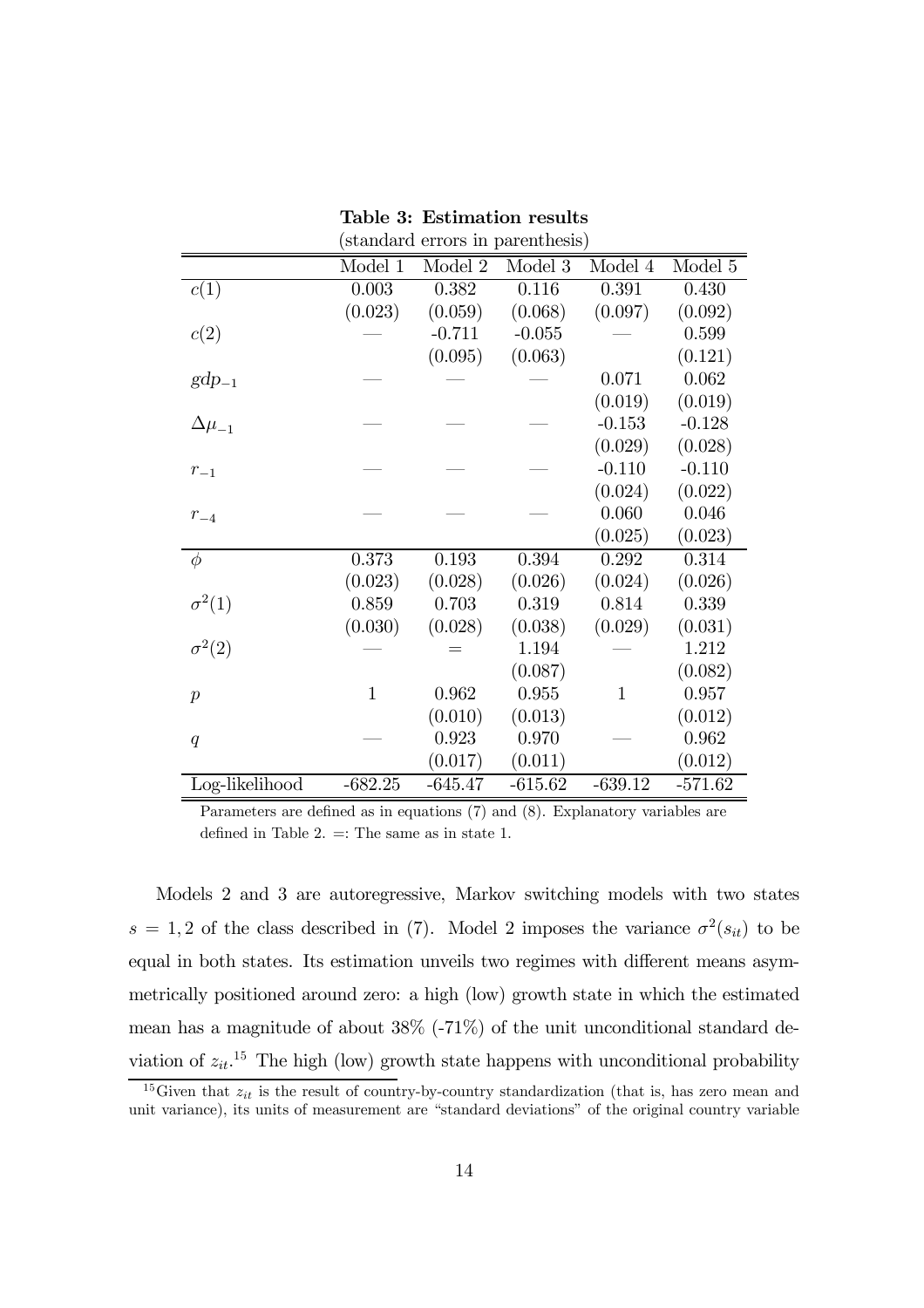of 67% (33%) and has an expected duration of about 26 (13) quarters. As expected, allowing for regime switching in the mean reduces the quantitative importance of the autoregressive coefficient  $\phi$  relative to Model 1.

Model 3 extends Model 2 by allowing the variance of the process of  $z_{it}$  to also differ across states. It turns out that the estimated difference in variances between states is sizable and very significant, while the difference in means between states is substantially smaller than when a single variance is imposed. Actually, the likelihood ratio (LR) test (run using the fact that Model 2 is nested in Model 3) allows us to reject the hypothesis that the variance is equal across states. The picture that Model 3 describes involves a low volatility state and a high volatility state. The high volatility state has a variance (1.19) that almost quadruples that of the low volatility state  $(0.32)$ , is on average more frequent  $(60\% \text{ vs. } 40\%)$  and endurable (33 vs. 22 quarters) than the low volatility state, and is associated with a (slightly) lower expected growth in prices. In contrast to Model 2, the point estimate of the autoregressive coefficient  $\phi$ in (7) is as high as it was in Model 1, possibly because the difference in means across states is now smaller and, thus, state persistence plays a smaller role in explaining the persistence of  $z_{it}$ .

In Models 4 and 5, we incorporate a vector of explanatory variables  $x_{t-1}$  with lags of the quarterly growth rate of real GDP,  $gdp_{it}$ , the yearly variation in the unemployment rate,  $\Delta u_{it}$ , and the long-term nominal interest rate,  $r_{it}$ . In fact, Model 5 corresponds to the best of the augmented specifications that we tried, whereas Model 4 is just the single-state version of such specification, which we include in order to assess whether the predictive role of the variables in  $x_{t-1}$  changes much when moving from a standard linear approach to a Markov switching approach.

The set of regressors in Model 5 was determined after considering both wider and narrower combinations of regressors formed by lags of  $gdp_{it}$ ,  $r_{it}$ , the unemployment rate, and other variables (such as the inflation rate or the short-term interest rate)

 $y_{it}$ . Thus, the coefficients  $c(1)$  and  $c(2)$  measure by how many of these standard deviations  $y_{it}$  tends to be above (if positive) or below (if negative) its unconditional mean in each state. The same units of measurement would apply to the standard deviations,  $\sigma(1)$  and  $\sigma(2)$ , attributed to each state.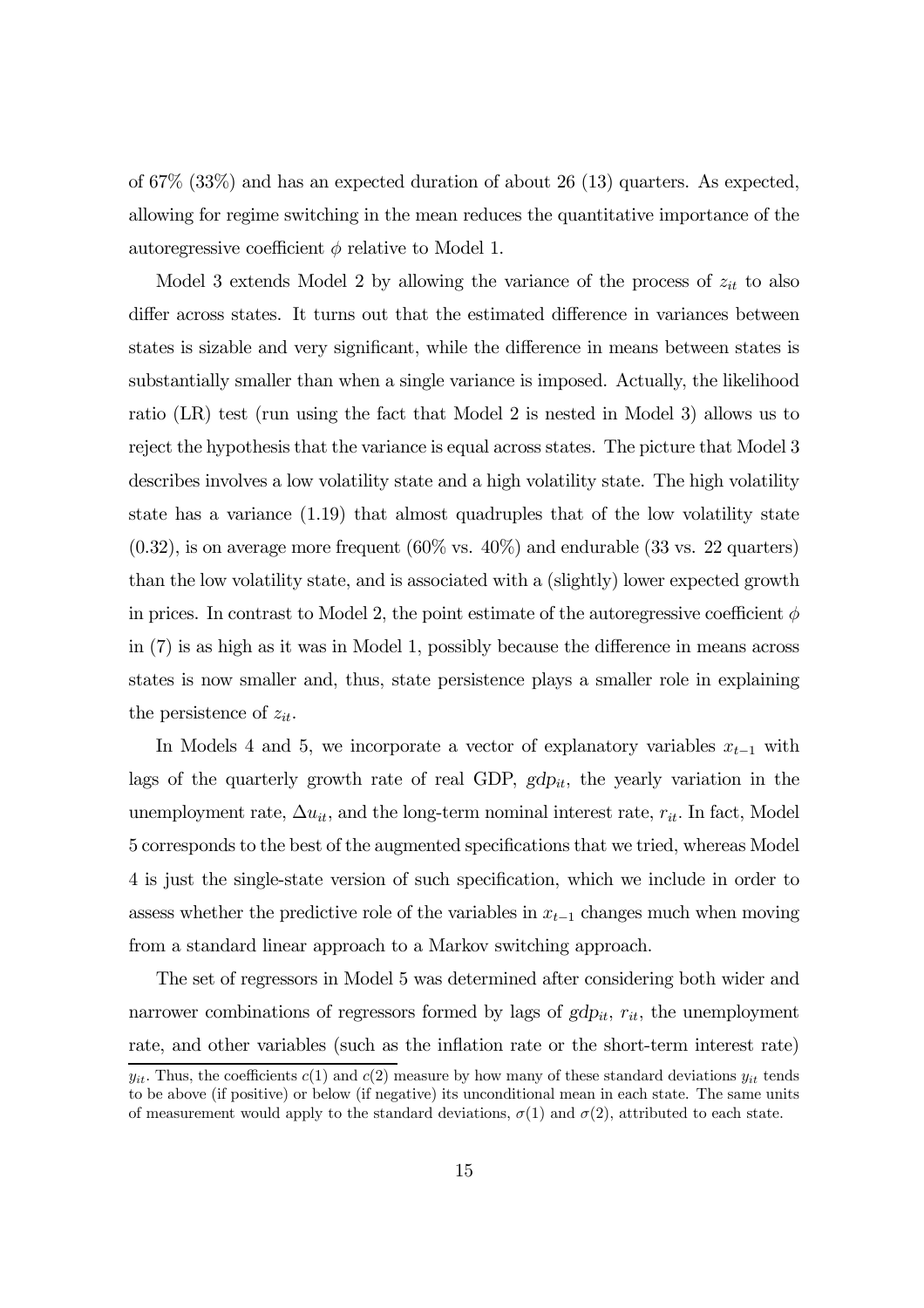that turn out to add no significant predictive power when included together with the current regressors. Model 5 includes the yearly variation in the unemployment rate,  $\Delta u_{it}$ , after checking that, in alternative models, the coefficients of the first and fifth lags of the unemployment rate got point estimates with very similar absolute value and opposite signs, and after passing a LR test on the constraint imposed by including its yearly difference. We also allowed the coefficients of the explanatory variables to be state-dependent, but the restriction of them being equal across states was not rejected by the corresponding LR test.

Qualitatively, the Markov switching ingredients of the augmented Model 5 are very similar to those of the autoregressive Model 3. Again, the two identified states differ mainly in their variance, which in the high volatility state almost quadruples that of the low volatility state. Now, however, the high and the low volatility states are closer in terms of unconditional probability of occurrence (53% vs. 47%, respectively) and expected duration (26 vs. 23 quarters). Somewhat surprisingly, the point estimate of the state-contingent intercept  $c(s)$  is higher for the high volatility state  $(s=2)$  than for the low volatility state  $(s=1)$ . However, this does not contradict the fact that the high volatility state tends to be associated with a lower expected growth in prices (as found in Model 3), since the conditional expectation of  $z_{it}$  is now a function of the regressors, such as  $gdp_{it-1}$ ,  $\Delta u_{it-1}$ ,  $r_{it-1}$ , and  $r_{it-4}$ , which are probably correlated with the state variable  $s_{it}$ .

As for the explanatory variables, the sign and significance of their coefficients are in line with previous empirical studies, despite they did not use a Markov switching approach. This is not surprising since, eventually, the detected Markov structure does more in explaining the variance of  $z_{it}$  than its mean. In fact, the estimation of Model 4 evidences that neglecting the underlying Markov switching structure has only marginal effects on the point estimates of the autoregressive parameter  $\phi$  and the parameters associated with the other regressors. However, for crisis forecasting and risk management in the residential property sector, the Markov switching structure uncovered by Model 5 (which happens to affect mainly to the variance of  $z_{it}$ ) is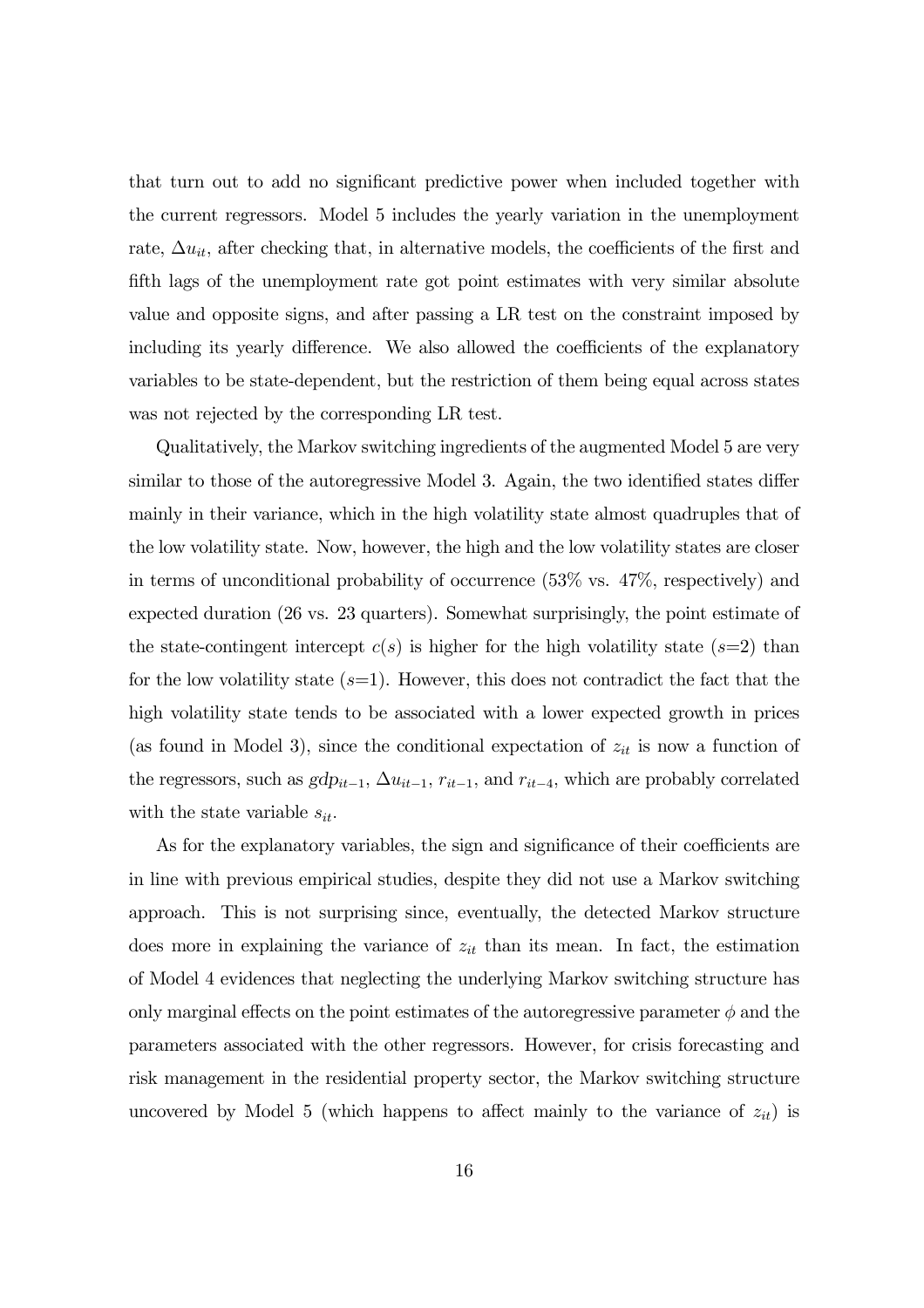absolutely crucial, since both activities are more concerned about the fatness of the tails of the distribution of future values of  $z_{it}$  than with their point forecasts (see Section 5 below).

### 4.2 Implications of the results for country-level cyclicality

Before starting, notice that the two-state Markov switching approach has led to identify two phases in the dynamics of the standardized growth of real housing prices that differ more in volatility than in mean. So, rather than a simple story of booms (high price growth) and busts (low or even negative price growth), the analysis identifies a cyclical pattern characterized by the alternation of phases of less volatile (more predictable) growth and phases of more volatile (less predictable) growth. The latent state variable s seems to capture the differences between the "hot" phases of the housing cycles (possibly characterized by more confidence, more speculative demand, a higher volume of transactions, and shorter average selling times) and the "cold" phases (possibly characterized by more uncertainty, less speculative demand, a lower volume of transactions, and longer average selling times). In fact, if price growth features inertia (as it is the case), the housing market is likely to switch between these phases before price growth visibly changes its trend, so hot and cold phases of housing cycles do not need to be equivalent to booms and busts, in the usual sense.

Table 4 summarizes the country-level implications of the results. In the columns devoted to Model 3, we express the consequences of this model in terms of the statecontingent means,  $\omega_i(s_{it})$ , and standard deviations,  $\sigma_i(s_{it})$ , of the *original* quarterly growth rate of real housing prices,  $y_{it}$ , in each country i. Recall from (2) and (3) that estimates of  $\omega_i(s_{it})$  and  $\sigma_i(s_{it})$  can be recovered as a convolution of the countryspecific unconditional means and standard deviations reported in Table 1 and the country-invariant parameter estimates in Table 3.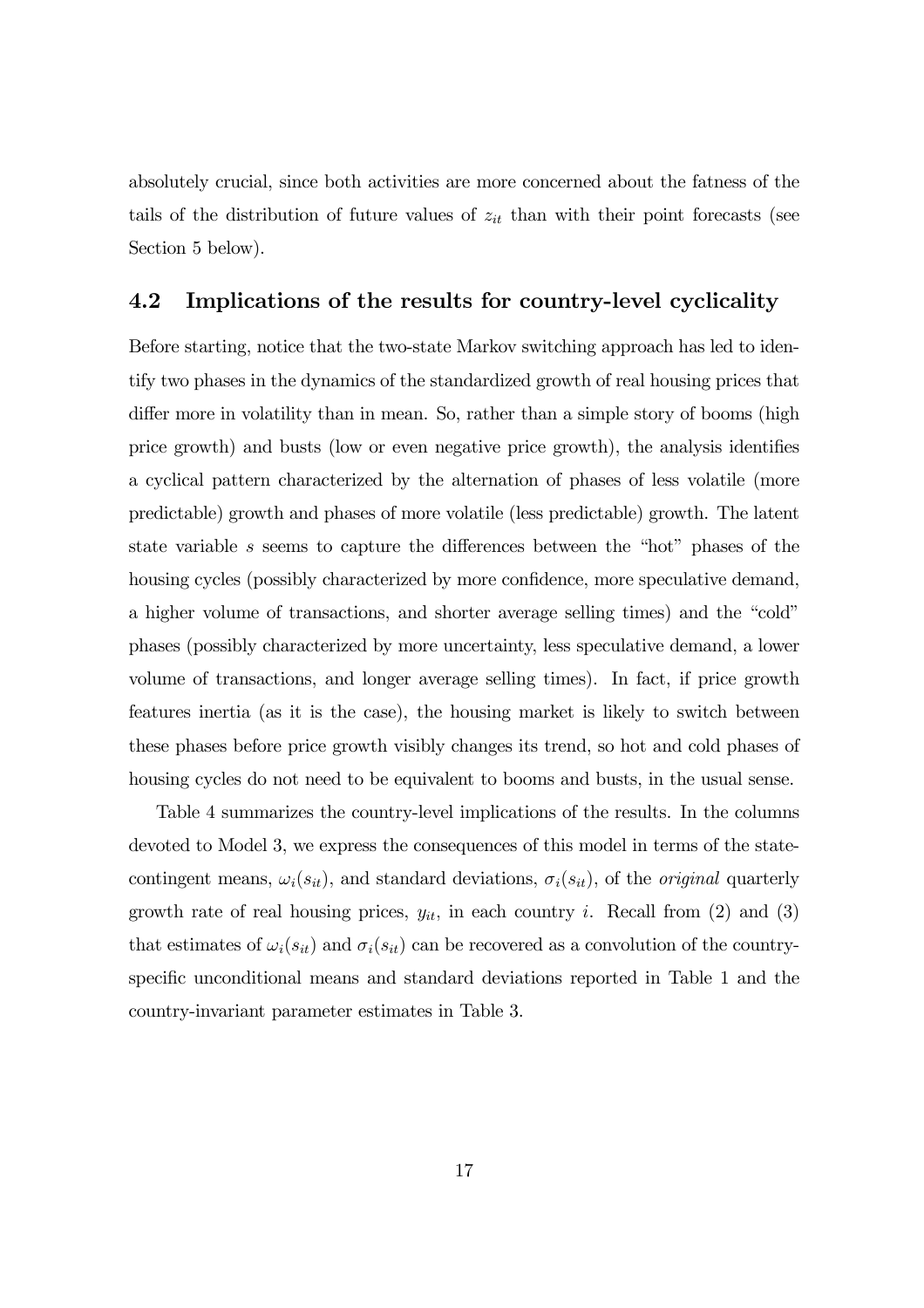|             | Model 3 |         |       | Model 5 |  |         |                 |                      |               |                |       |       |
|-------------|---------|---------|-------|---------|--|---------|-----------------|----------------------|---------------|----------------|-------|-------|
|             |         | Mean    | S.D.  |         |  |         |                 | Mean                 |               |                | S.D.  |       |
|             | $s=1$   | $s=2$   | $s=1$ | $s=2$   |  | Shift   | $gdp^{\dagger}$ | $\Delta u^{\dagger}$ | $r^{\dagger}$ | $r^{\ddagger}$ | $s=1$ | $s=2$ |
| Australia   | 0.97    | 0.59    | 1.28  | 2.47    |  | $-0.38$ | 0.15            | $-0.33$              | $-0.76$       | $-0.44$        | 1.32  | 2.49  |
| Belgium     | 0.84    | 0.39    | 1.50  | 2.90    |  | $-0.45$ | 0.11            | $-0.32$              | $-0.82$       | $-0.47$        | 1.55  | 2.93  |
| Canada      | 0.83    | 0.32    | 1.71  | 3.31    |  | $-0.51$ | 0.17            | $-0.45$              | $-0.83$       | $-0.48$        | 1.76  | 3.34  |
| Denmark     | 0.63    | 0.13    | 1.64  | 3.18    |  | $-0.49$ | 0.19            | $-0.36$              | $-1.52$       | $-0.88$        | 1.69  | 3.20  |
| Finland     | 0.82    | 0.26    | 1.84  | 3.57    |  | $-0.55$ | 0.21            | $-0.78$              | $-0.94$       | $-0.55$        | 1.90  | 3.60  |
| Ireland     | 1.28    | 0.76    | 1.73  | 3.43    |  | $-0.52$ | 0.23            | $-0.66$              | $-1.27$       | $-0.74$        | 1.78  | 3.37  |
| Netherlands | 1.09    | 0.54    | 1.82  | 3.53    |  | $-0.55$ | 0.21            | $-0.40$              | $-0.60$       | $-0.35$        | 1.88  | 3.56  |
| New Zealand | 0.44    | 0.28    | 0.54  | 1.04    |  | $-0.16$ | 0.07            | $-0.14$              | $-0.21$       | $-0.12$        | 0.55  | 1.05  |
| Norway      | 0.72    | 0.23    | 1.62  | 3.14    |  | $-0.49$ | 0.35            | $-0.25$              | $-0.86$       | $-0.50$        | 1.68  | 3.17  |
| Spain       | 1.64    | 1.24    | 1.32  | 2.56    |  | $-0.40$ | 0.13            | $-0.51$              | $-0.92$       | $-0.53$        | 1.37  | 2.59  |
| Sweden      | 0.35    | $-0.10$ | 1.48  | 2.87    |  | $-0.44$ | 0.19            | $-0.31$              | $-0.77$       | $-0.45$        | 1.53  | 2.88  |
| Switzerland | 0.31    | $-0.07$ | 1.25  | 2.42    |  | $-0.38$ | 0.12            | $-0.14$              | $-0.27$       | $-0.16$        | 1.29  | 2.44  |
| UK          | 1.33    | 0.77    | 1.85  | 3.58    |  | $-0.55$ | 0.20            | $-0.52$              | $-1.05$       | $-0.61$        | 1.91  | 3.61  |
| <b>US</b>   | 0.54    | 0.37    | 0.56  | 1.08    |  | $-0.17$ | 0.05            | $-0.14$              | $-0.26$       | $-0.15$        | 0.58  | 1.09  |

Table 4. Country-level implications of the results

Conditional means and S.D. of  $y_{it}$ (quarterly percentage rates)

Note: Computations based in Tables 1 and 2, and the parameter estimates of Models 3 and 5 in Table 3. The variables are defined in Tables 1 and 2. S.D.: Standard deviation. Shift: Difference between the estimates of the constant terms in state 1 and state 2,  $c(1)-c(2)$ . <sup>T</sup>: Effect of a one-S.D. increase in the variable after one quarter. ‡ : Effect of one-S.D. permanent increase in r after four quarters.

The results are self-explanatory. Depending on country specificities, state variability may imply reaching more extreme or more moderate values in the conditional mean and variance of real housing price increases. According to Model 3, the hot phase  $(s = 1)$  implies expected quarterly growth rates close to or above 1\% in Australia, Ireland, the Netherlands, New Zealand, Norway, Spain, and the UK, while the cold phase  $(s = 2)$  implies expected quarterly growth rates close to zero or negative in Denmark, Sweden, and Switzerland. Perhaps more importantly, the combination of low state-contingent means and high state-contingent standard deviations in the cold phase implies that negative quarterly growth rates are very likely in such a phase in essentially all countries. In the hot phase, such a risk is smaller but still significant—we will readdress this point in Section  $5^{16}$ 

<sup>&</sup>lt;sup>16</sup>The models have been estimated under normality assumptions, recall  $(1)$ . Under these assump-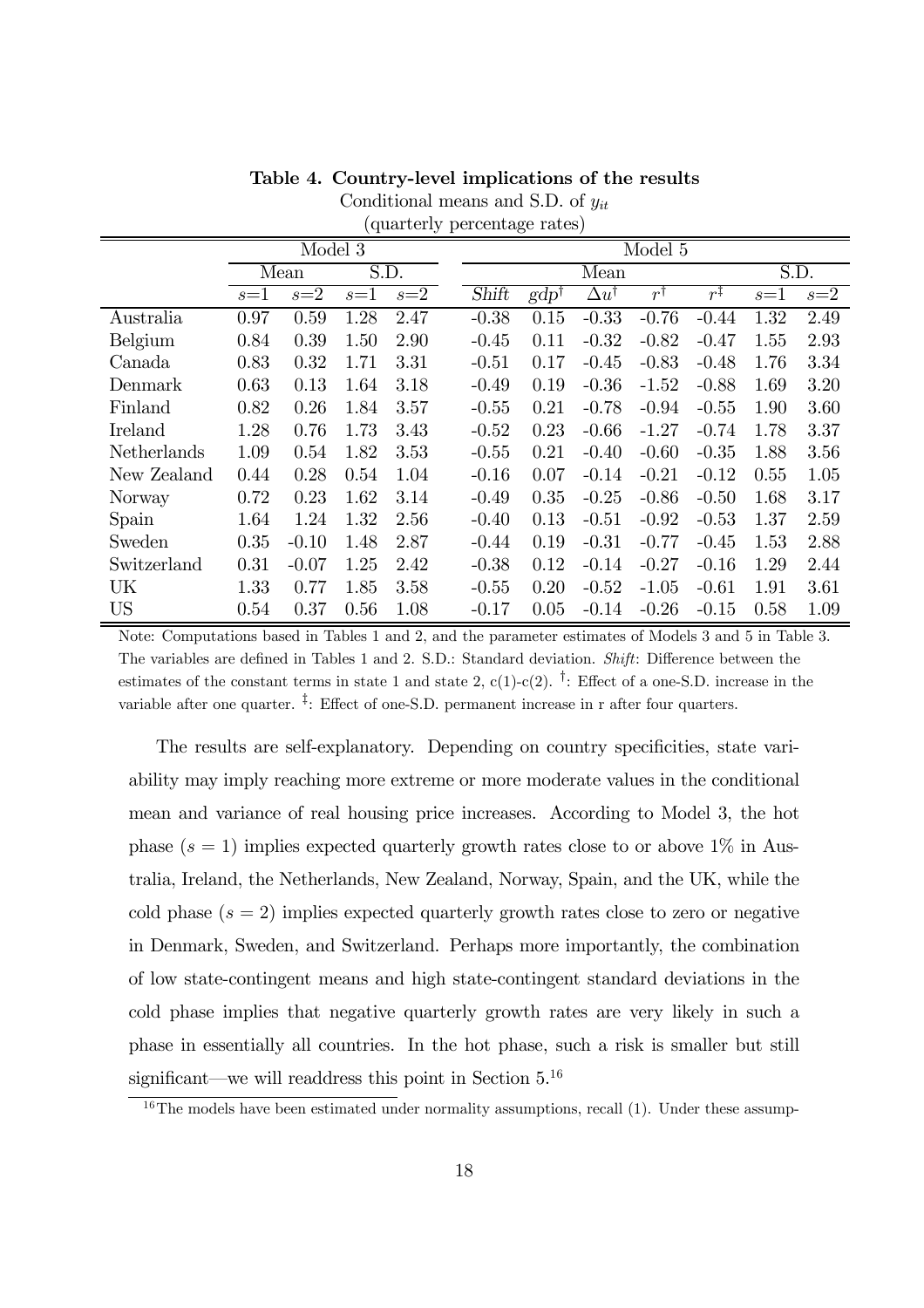The columns devoted to Model 5 are elaborated in a similar manner. The main difference with respect to the columns on Model 3 is that Model 5 specifies the mean of  $y_{it}$  as a function of the state variable s and lags of observable variables such as the quarterly growth rate of real GDP, gdp, the yearly variation in the unemployment rate,  $\Delta u$ , and the long-term nominal interest rate, r. The columns referred to these variables report the effects on the mean of  $y_{it}$  in each country of a one-standarddeviation shock to the corresponding country variable. Notice that there are two columns devoted to the long-term interest rate: the first from the left reports the impact of a one-standard-deviation shock after one quarter; the second contains the net accumulated impact after four quarters, which is smaller in absolute value, reflecting that slightly less than half of the initial effect of a permanent change in nominal interest rates on the growth of real housing prices is transitory, disappearing within one year. In spite of this and with slight variations across countries, it seems that the quantitatively most important effects are those associated with the level of nominal long-term interest rates, followed by those associated with the yearly variation in unemployment, and finally by those associated with GDP growth.

### 4.3 Two country cases: the UK and the US

The maximum likelihood estimation of a Markov switching model generates, as a by-product, an estimate of the probability with which the latent state variable takes each of its possible values in each observation. These filtered probabilities can be very useful for cyclical diagnosis, that is, the identification and dating of the cyclical phases registered in the analyzed time series. In this section we will illustrate this use by focusing on two of the countries in our sample: the UK and the US. These are good examples first because their residential property markets have been extensively studied before and, so, their booms and busts, in the common sense of these words,

tions, it is immediate to compute the state-contingent quantiles of  $y_{it}$  using the means and standard deviations in Table 4 and the cdf of a standard normal random variable.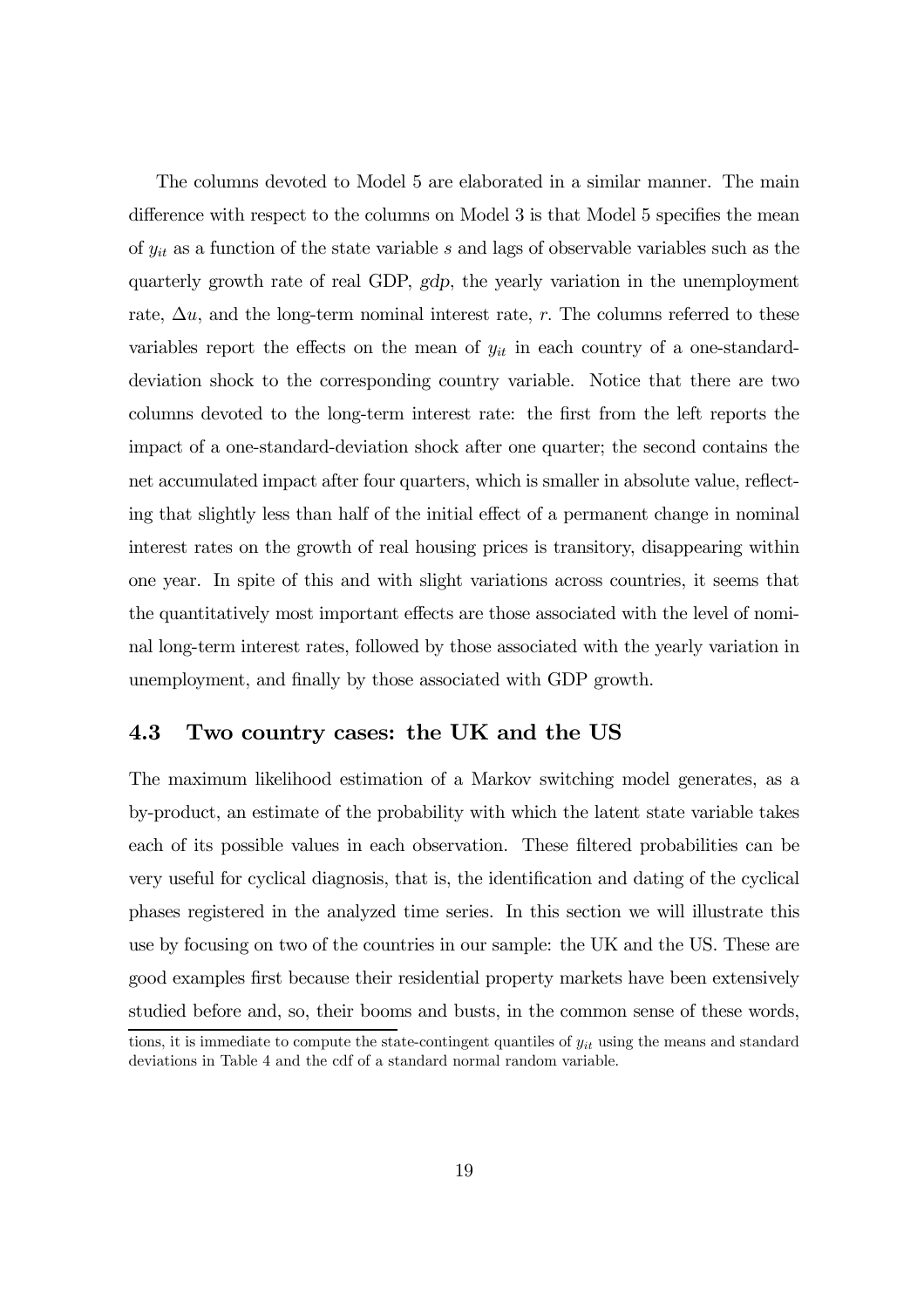are well known.17 A second reason to look at these two countries is that, over the last few decades, the means and variances of the growth of their real housing prices have been very different (see Table 1), so that comparing them may help us to assess the success of our "standardization approach" in dealing with the heterogeneity problem.

Figure 1 refers to the UK experience. As reflected by the dashed lines in the lower panel, Model 5 detects likely cold phases in years 1970-1977, 1980-1983, 1989-1993, and from 2002 to the end of the sample. These intervals can be compared with the periods of falling real housing prices (or busts) that one could mention in view of the solid line: 1973-1977, 1980-1982, and 1990-1995. The comparison suggests that both types of phases largely overlap, although the start of cold phases tends to precede the arrival of a bust, while the start of hot phases sometimes leads and sometimes lags the end of periods of real price declines.

Aggregate fluctuations in housing prices are far more moderate in the US than in the UK: the real price changes shown in Figure 2 have much smaller ranges of variation than their Figure 1 counterparts. This fact is related to the predominantly regional character of the fluctuations registered in the US housing market during the period of analysis.18 Yet both the original series of real housing price changes and the filtered probabilities of the high volatility state obtained with Models 3 and 5 suggest the existence of distinct phases in national-level dynamics. Specifically, the solid lines show housing busts in the year intervals 1973-1976, 1979-1983, and 1990- 1995, while the inference from Model 5 suggests a virtually uninterrupted long cold phase covering years 1970-1983 and another much shorter cold phase in 1990-1992. As just described for the UK, the start of cold phases tends to coincide or lead that of bust periods, while cold phases and busts tend to end around similar dates.

 $17$ See Bordo and Jeanne (2002), and Helbling (2005) for a description of housing booms and busts in these and other countries in our sample using standard business cycle dating techniques.

<sup>18</sup>See, for example, Abraham and Hendershott (1996).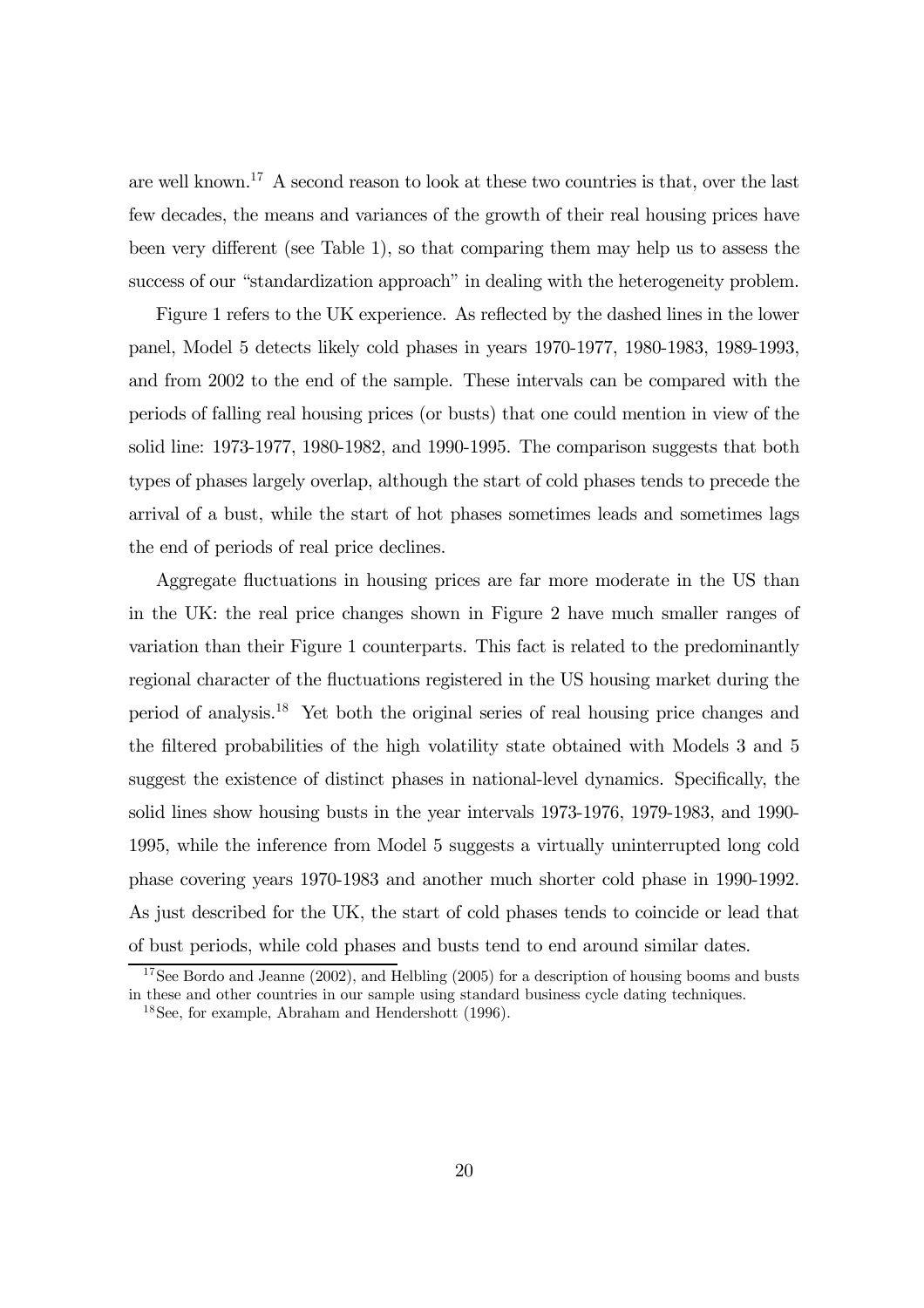

Figure 1. Identification of cold phases in the UK housing market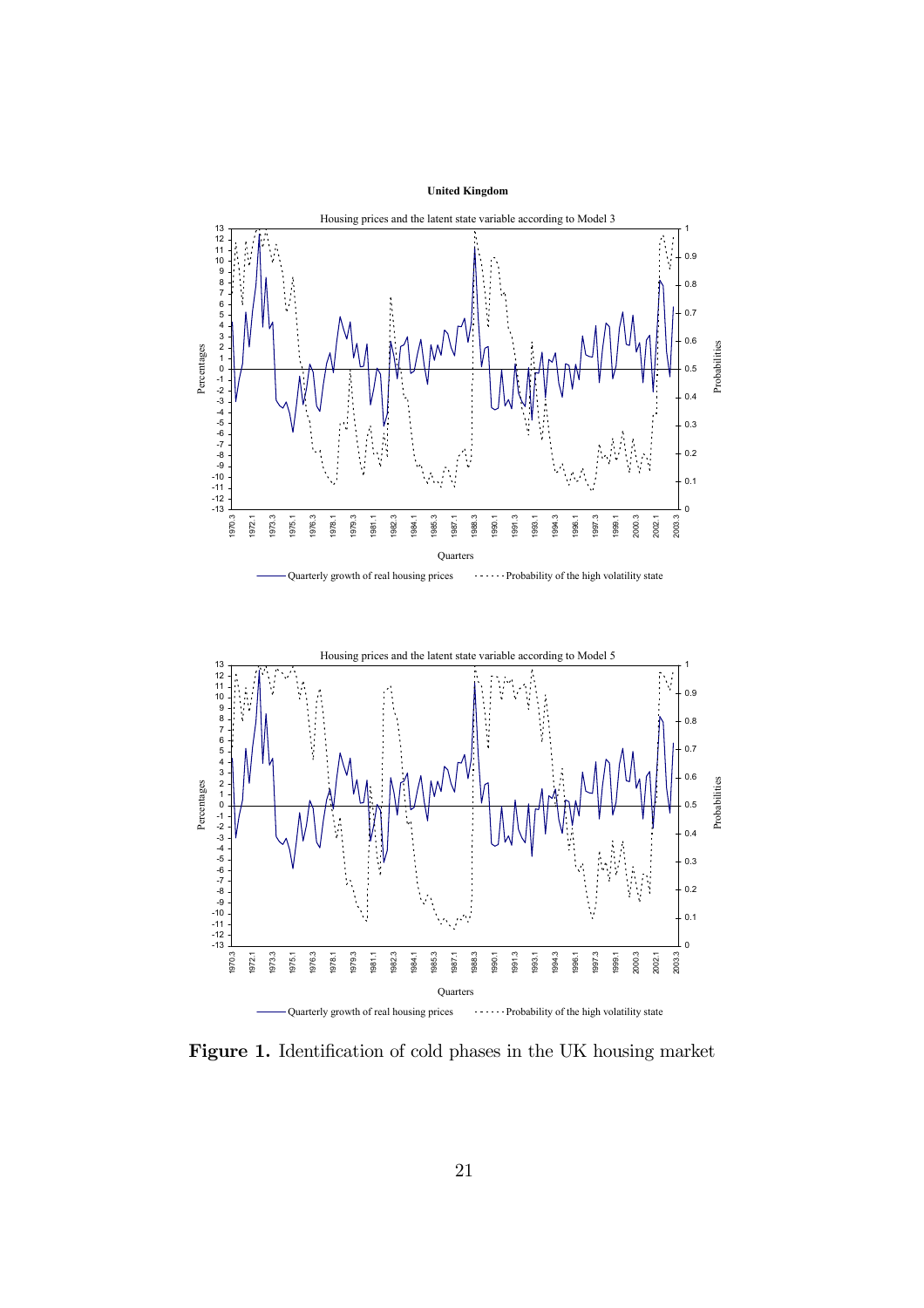



Figure 2. Identification of cold phases in the US housing market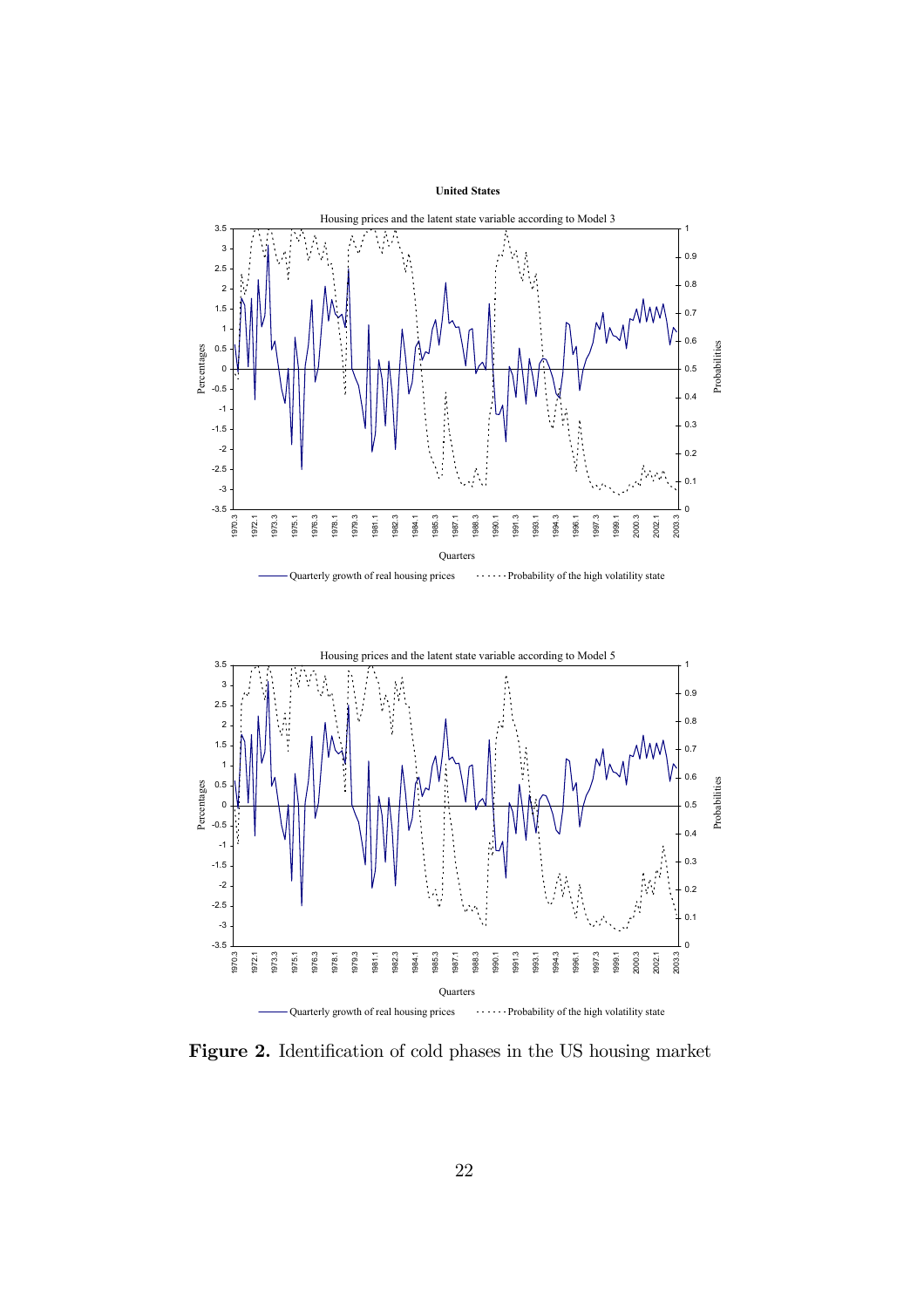## 5 Risk Assessment Applications of the Results

The applications described in this section are based on Model 5 and the inference about its parameters and the values of the latent state variable which emerge from its estimation. Following the standard risk-management practice, we abstract from estimation error and model uncertainty –that is, we will take the point estimates of the parameters and the probabilities of the state variable taking one value or another as if they were the true ones.19

In these applications, we use the maximum likelihood estimates of the probability of having reached the high-volatility state in the last sample quarter  $T$  in each country i, together with the estimated state transition probabilities, in order to evaluate the probability of the staying in a cold phase  $(s=2)$  in the first post-sample quarter  $T+1$  conditional on the information available in quarter T,  $Pr(s_{iT+1}=2 | \Omega_T)$ . We also use an estimate of the cumulative density function (cdf) of the growth rate of real property prices in country i and quarter  $T + 1$  conditional on the information available in quarter T,  $F(y_{iT+1} | \Omega_T)$ . In the Appendix we describe in detail the computation of  $Pr(s_{iT+1}=2 | \Omega_T)$  and  $F(y_{iT+1} | \Omega_T)$ , which is complicated by the nonlinearity associated with the dynamics of the latent state variable and its interaction with the autoregressive component of the model–recall equation (8). We show how  $F(y_{iT+1} | \Omega_T)$  can be written as a mixture of four normal cdfs in which the mixing probabilities depend on the inferred probabilities of staying in each possible phase of the cycle in  $T$  and  $T-1$  and the state-transition probabilities

The first column of results in Table 5 illustrates the possibility of using the model in order to forecast the cyclical position of each housing market. It reports our estimate of the probability of staying in a cold phase at  $T+1$  conditional on the information available at T,  $Pr(s_{iT+1}=2 | \Omega_T)$ , where T is the last quarter for which we had data on real housing price increases in each country  $i$  (see Table 1). The results imply that in mid-to-end 2003, ten out of the fourteen national housing markets under analysis

 $19$ Extending risk-management techniques to account for estimation error and model uncertainty is an interesting and active area of research, but lies beyond the scope of this paper.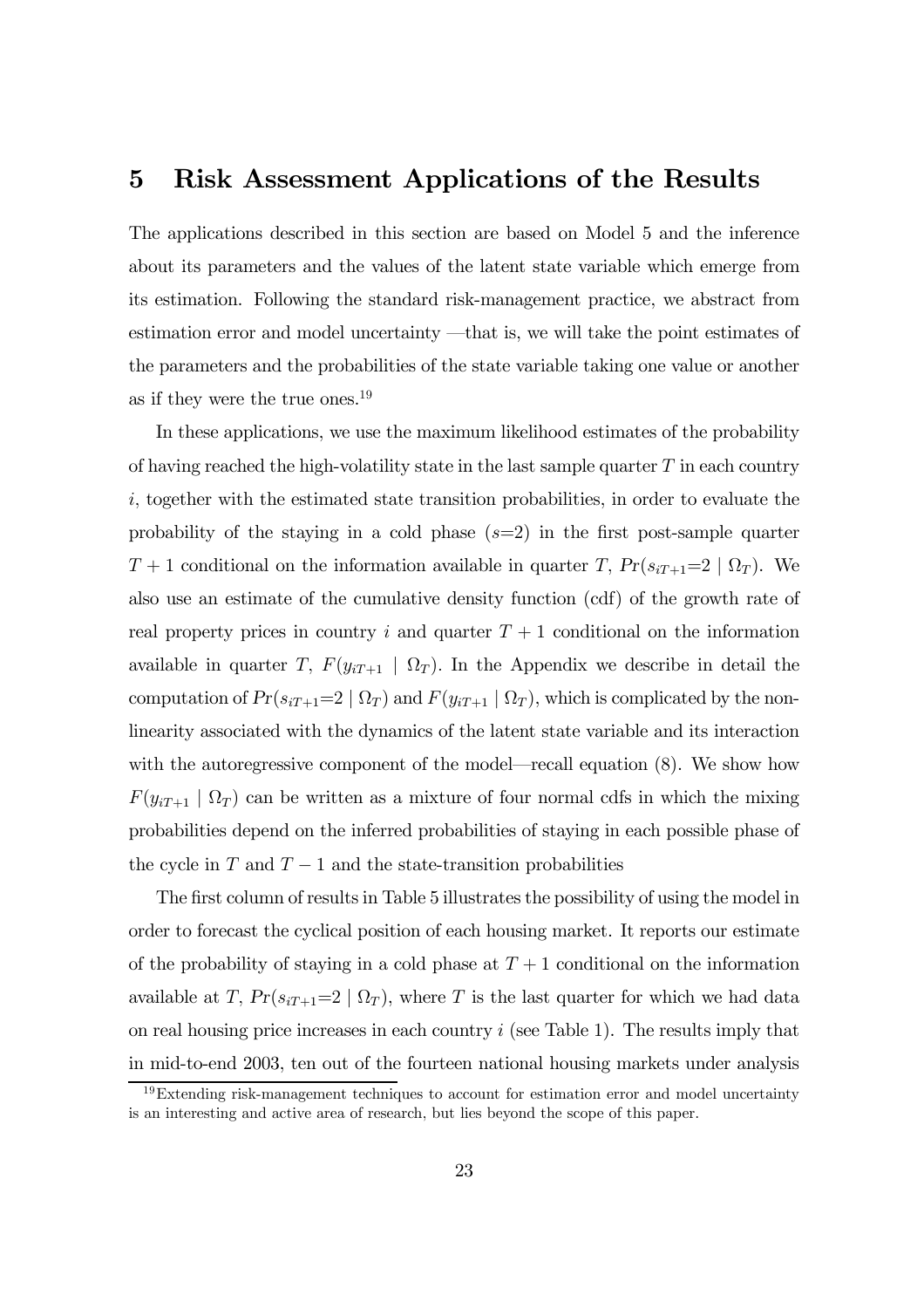are predicted to be in a hot phase of their cycles. The exceptions are Australia and the UK, where the cold phase is strongly predicted, as well as Belgium and Norway, with a somewhat weaker phase assignment.

| quarterly percentage rates) |                                  |                                    |                        |  |  |  |  |
|-----------------------------|----------------------------------|------------------------------------|------------------------|--|--|--|--|
|                             | $Pr(s_{iT+1}=2)$<br>$\Omega_T$ ) | $Pr(y_{iT+1} < 0)$<br>$\Omega_T$ ) | $VaR_{99\%}(y_{iT+1})$ |  |  |  |  |
| Australia                   | 90.24                            | 22.38                              | 3.89                   |  |  |  |  |
| Belgium                     | 66.38                            | 31.20                              | 5.08                   |  |  |  |  |
| Canada                      | 26.34                            | 36.52                              | 5.00                   |  |  |  |  |
| Denmark                     | 11.04                            | 34.66                              | 3.87                   |  |  |  |  |
| Finland                     | 10.60                            | 32.06                              | 4.18                   |  |  |  |  |
| Ireland                     | 43.11                            | 26.72                              | 5.06                   |  |  |  |  |
| Netherlands                 | 13.49                            | 36.04                              | 4.53                   |  |  |  |  |
| New Zealand                 | 35.30                            | 12.67                              | 1.14                   |  |  |  |  |
| Norway                      | 63.49                            | 40.18                              | 6.04                   |  |  |  |  |
| Spain                       | 16.15                            | 15.06                              | 2.40                   |  |  |  |  |
| Sweden                      | 26.85                            | 44.11                              | 4.69                   |  |  |  |  |
| Switzerland                 | 9.92                             | 37.55                              | 3.00                   |  |  |  |  |
| United Kingdom              | 93.51                            | 28.49                              | 6.31                   |  |  |  |  |
| United States               | 14.44                            | 15.34                              | 0.99                   |  |  |  |  |

Table 5. Risk assessment applications Predictions for quarter  $T + 1$  based on information available in quarter T

Note: These predictions are based on the estimates of Model 5, in Table 3.  $Pr(s_{iT+1}=2 | \Omega_T)$  is the probability of the high-volatility state at  $T+1$ ;  $Pr(y_{iT+1} < 0 | \Omega_T)$  is the probability of a real price decline at  $T + 1$ ; VaR<sub>99%</sub> $(y_{iT+1})$  is the 99%-quantile of  $-y_{iT+1}$ . All these estimates are conditional on the information available at T.

The second column of results reports our country-level estimates of the probability of suffering a housing market bust in the first post-sample quarter. By a bust we simply mean a decline in the corresponding real housing price index, so we report  $Pr(y_{iT+1} < 0 | \Omega_T)$ , which can be obtained by evaluating  $F(y_{iT+1} | \Omega_T)$  at  $y_{iT+1} = 0$ . At first sight, the numbers may seem surprisingly large, as half of them exceed 30% (although none exceeds 50%). However quarterly declines in the real housing price index are quite frequent in the sample and, if these realizations are just close to zero and not persistent, they need not imply a severe risk. In other words, the conventional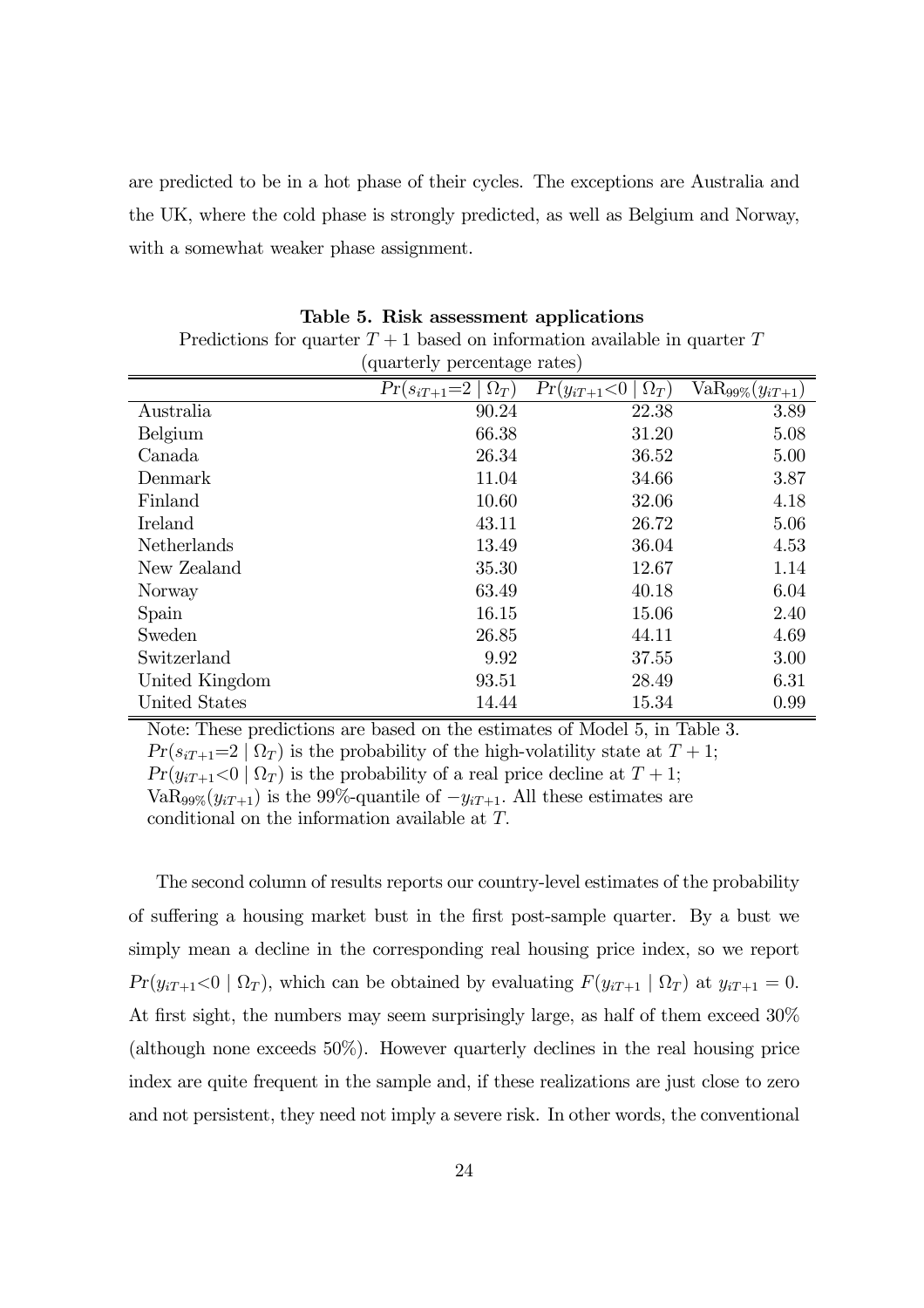notion of a housing bust may not be that useful after all.

The last column in Table 5 assesses the risk of each national housing market in the first post-sample quarter using a more sophisticate metric, based on Value-at-Risk (VaR) techniques. Specifically, it reports an estimate of the critical value  $w$  that solves

$$
Pr[-y_{iT+1} \le w \mid \Omega_T] = 0.99.
$$

Following risk-management standards, such critical value can be interpreted as the upper bound of a 99%-confidence interval of the form  $[-\infty, w]$  for the quarterly percentage loss that one might suffer on an investment indexed to real housing prices in country i that were hold from quarter T to quarter  $T + 1$ . Recall that, according to our model, the prediction error of the quarterly variation in each index of real housing prices is generated by a mixture of four normal distributions.<sup>20</sup> So the underlying loss distribution is much richer than in the traditional JP Morgan RiskMetrics approach (which simply assumes normality) and may accommodate asymmetry and kurtosis, making both of them implicitly dependent on the dynamics of the latent state variable.

Table 5 shows that, for the first post-sample quarter, countries such as Belgium, Canada, Ireland, Norway, and the UK could foresee maximum real housing price declines, with a 99% confidence level, in the range of 5-6%. The numbers for Australia, Denmark, Finland, the Netherlands and Sweden are in an intermediate 3-5% range, while for New Zealand, Spain, Switzerland and the US, they are in the most moderate 1-3% range. These results draw a picture which is consistent with the pictures offered in the previous two columns in the table, but not exactly equivalent. For instance, the slight differences between Australia and the UK in terms of the first two indicators, becomes much more visible in terms of the VaR-type indicator. Also, the VaR-type indicator combines complementary ingredients of the other two. For instance, in Belgium, the Netherlands, Norway or Switzerland the risk of a decline in the real

<sup>&</sup>lt;sup>20</sup>w is simply the 1% quantile of the conditional distribution  $F(y_{iT+1} | \Omega_T)$ , whose derivation is described in the Appendix.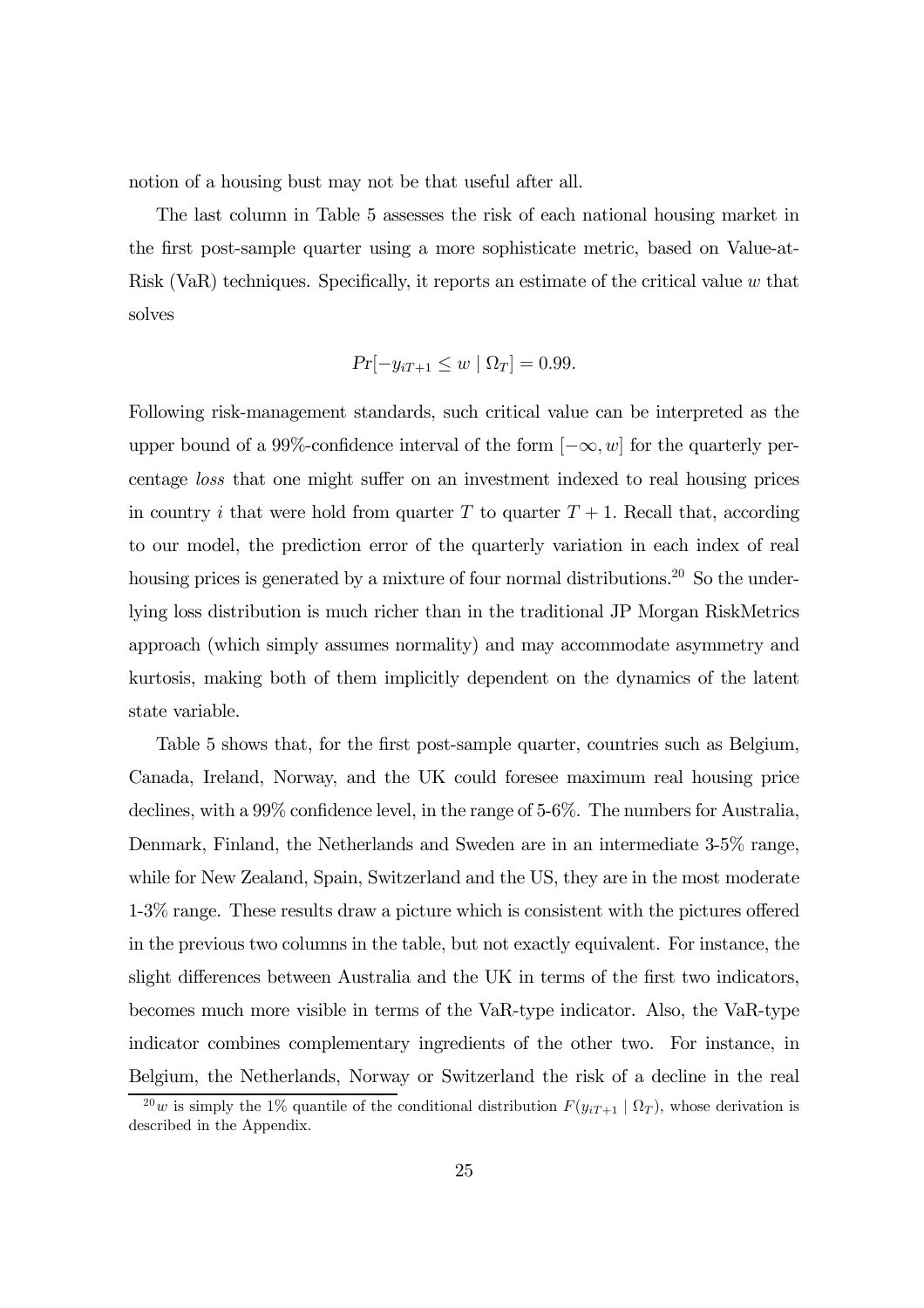housing price index by the end of 2003 was higher than in the UK, but in terms of the VaR indicator their risks were more modest than in the UK (the riskiest housing market at that point in time). One reason for these differences is that Belgium, the Netherlands, Norway, and Switzerland were less likely to be in (or enter) a high volatility phase than the UK.

## 6 Conclusions

We have examined the experience of fourteen developed countries for which there are about thirty years of quarterly inflation-adjusted housing price data. Price dynamics has been modeled as a combination of a country-specific component and a cyclical component. For the cyclical component we have postulated a two-state Markov switching process with parameters common to all countries. Our main finding is that the latent cyclical state variable captures previously undocumented changes in the volatility of real housing price increases. Housing cycles feature high and low volatility phases which are quite persistent (about six years, on average) and occur with about the same unconditional frequency over time. We have argued that these phases are likely to identify the cold and hot phases referred in both popular and academic descriptions of the dynamics of the housing market. We think that our findings have important implications both as formal evidence on the cyclical pattern of housing markets and for cyclical diagnosis and risk management in regard to these markets.

We see our multi-country regime-switching modeling proposal as a first step in a promising line of research on housing markets: an approach that is explicit about the existence of cyclical phases with different features and looks at several countries as a way to learn about their common cyclical patterns. One can think of many robustness checks and extensions with which to enrich our basic analysis. Part of this work, however, will have to wait until longer time series are available for each country and/or for the development of better panel data techniques for regime-switching models.

At a theoretical level, the challenge left for the future is to extend some of the existing models of hot and cold housing markets in order to accommodate our findings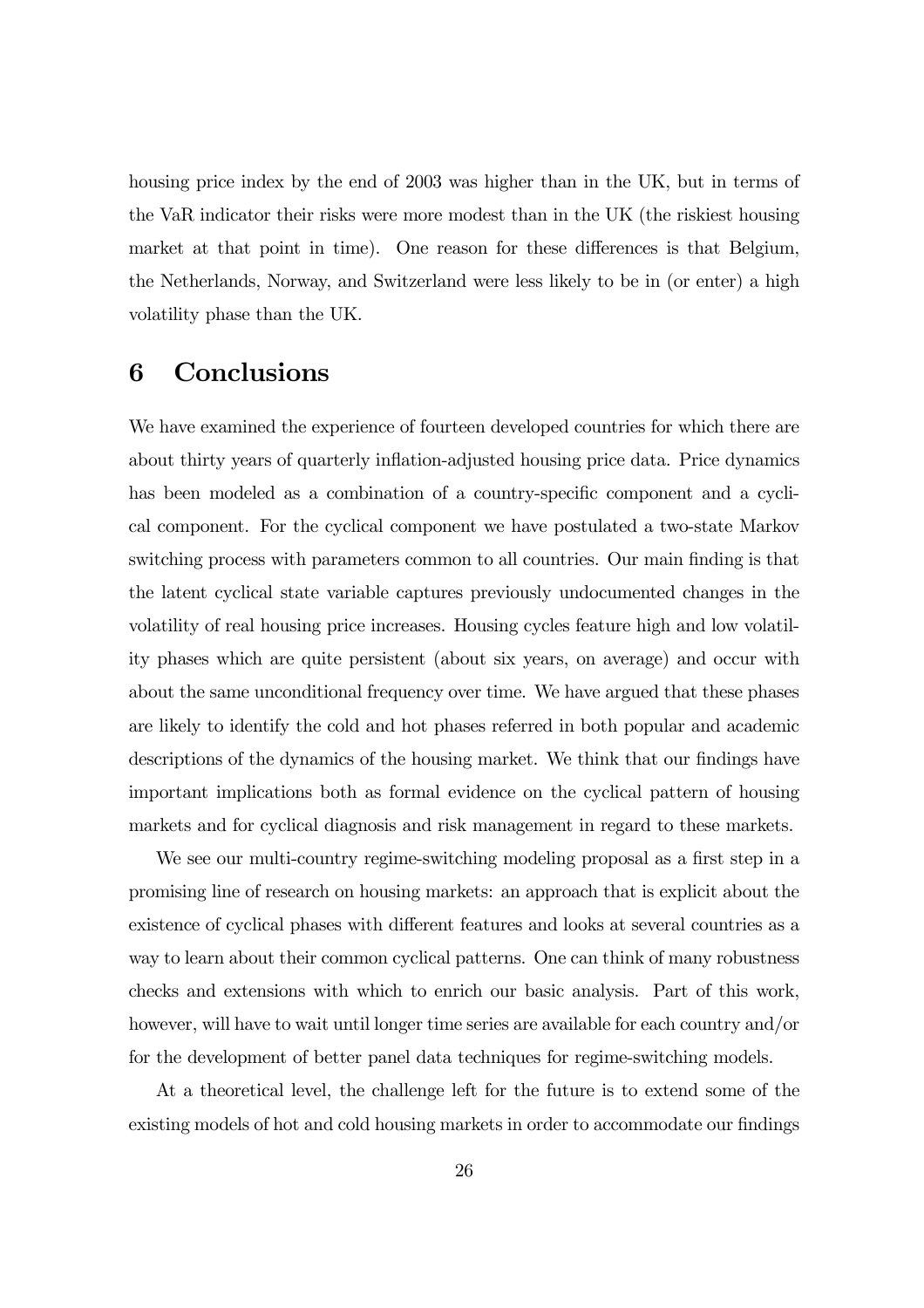on the cyclical changes in price volatility. We conjecture that the current explanations for the correlation between price growth and measures of liquidity such as the volume of transactions or average selling times could be extended to yield predictions on what is probably another important measure of market liquidity.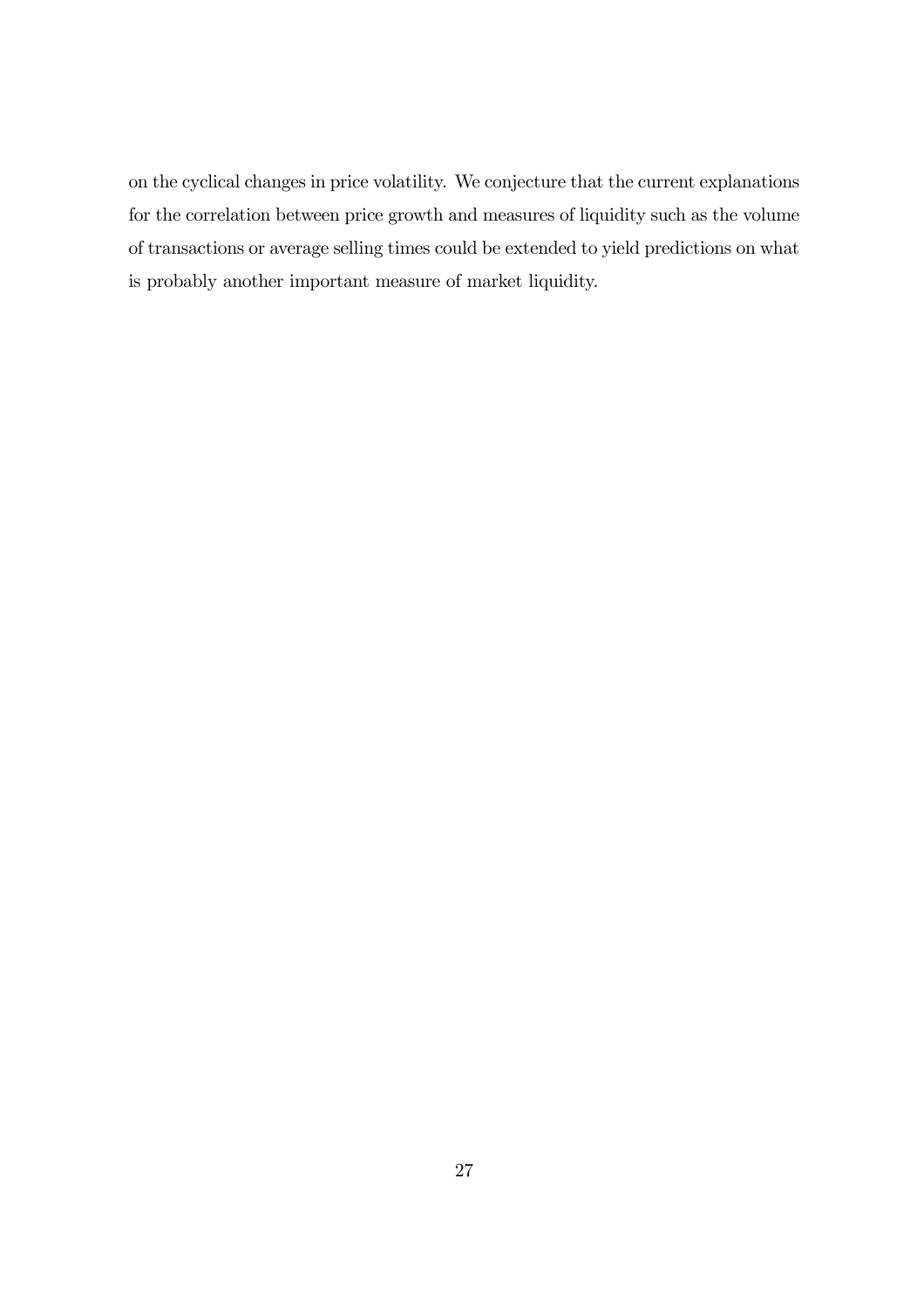### Appendix

The distribution of  $s_{iT+1}$  and  $y_{iT+1}$  conditional on  $\Omega_T$ 

This Appendix describes how the standard output of the estimation of a Markov switching model using the algorithm developed by Hamilton (1989) can be utilized in the applications contained in Section 5. Readers familiar with Markov switching models will find this material redundant and may skip it.

We are interested in the implications of a DGP such as that implied by Model 5 for the distribution of the state variable in country i and quarter  $T+1$ ,  $s_{iT+1}$ , conditional on the information available in quarter T,  $\Omega_T$ , as well as in the distribution of the growth rate of real property prices in country i and quarter  $T+1$ ,  $y_{iT+1}$ , conditional on  $\Omega_T$ . Given our interest in country-level objects, we can w.l.o.g. simplify the presentation by dropping the country subscript in all expressions below. In addition, we can use (5) and (8) in order to write the DGP in terms of the original growth rate of real property prices:

$$
y_t = \omega(s_t, x_{t-1}) + \phi \left[ y_{t-1} - \omega(s_{t-1}, x_{t-2}) \right] + \sigma \cdot \sigma(s_t) \varepsilon_t,
$$
\n(9)

where

$$
\omega(s, x) = \alpha + \sigma[c(s) + \beta(s)x],
$$

 $\alpha$  and  $\sigma$  are the unconditional country-specific mean and standard deviation of  $y_t$ ,  $c(s)$ and  $\sigma(s)$  are the state-contingent intercepts and standard deviations of the countrystandardized variable  $z_t$ ,  $x_{t-1}$  is the vector of explanatory variables, and  $\beta(s)$  is the vector of their possibly state-dependent coefficients.<sup>21</sup>

First we will obtain the distribution of  $s_{T+1}$  conditional on  $\Omega_T$ . As one can clearly see from  $(9)$ , the autoregressive component in brackets implies that  $y_t$  is affected by the pair  $(s_{t-1}, s_t)$ , as well as the vectors  $x_{t-2}$  and  $x_{t-1}$ . Thus, conditional on  $x_{t-2}$ and  $x_{t-1}$ , the DGP in (9) can be seen as a first-order Markov process referenced to a new, four-valued state variable  $S_t = 1, 2, 3, 4$  that identifies the position of the pair  $(s_{t-1}, s_t)$  in the list of its possible realizations  $\{(1, 1), (1, 2), (2, 1), (2, 2)\}.$ 

In fact, if we consider a vector of state probabilities  $\Gamma_t = (\Gamma_{st})_{s=1,2,3,4}$ , with

$$
\Gamma_{st} = \Pr(S_t = s \mid \Omega_t),
$$

 $21$ We will proceed as if all parameters were known although, for the computations included in Section 5, their values will be replaced by the corresponding maximum likelihood estimates, which appear in Tables 1 and 3. Actually, Model 5 in Table 3 imposes the constraint  $\beta(1) = \beta(2)$ , which was not rejected by the data, but in this presentation, and for the sake of generality, we will allow for state contingency in  $\beta(s)$ .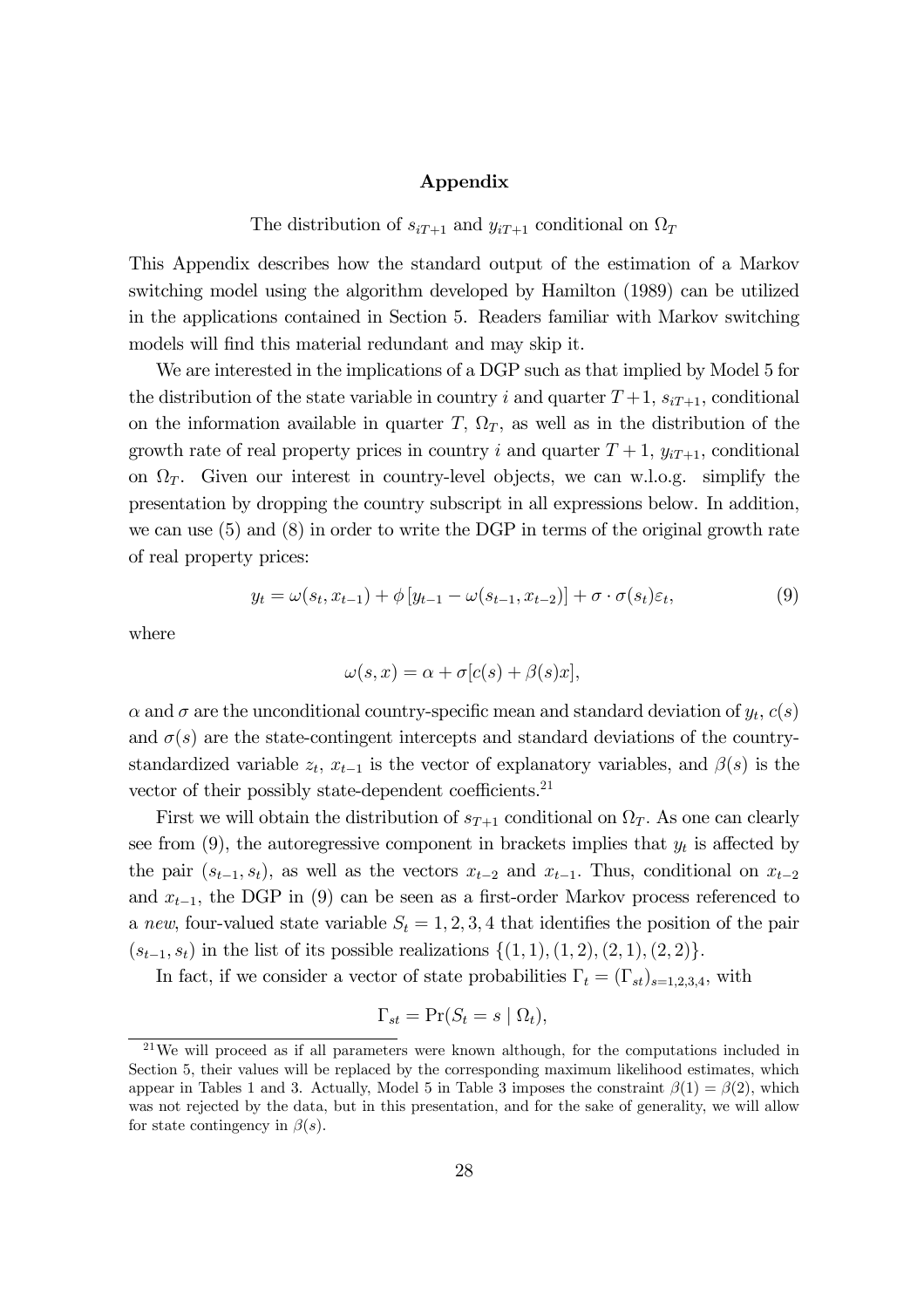as the vector of filtered probabilities obtained for  $t = 1, 2, \dots T$  with Hamilton's algorithm for the estimation of Model 5, then the law of movement of  $\Gamma_t$  is a first-order Markov chain with transition matrix

$$
A = \left(\begin{array}{cccc} p & 0 & p & 0 \\ 1-p & 0 & 1-p & 0 \\ 0 & 1-q & 0 & 1-q \\ 0 & q & 0 & q \end{array}\right),
$$

where  $p$  and  $q$  are the transition probabilities that describe the dynamics of the *original* state variable  $s_t$ . Since estimating the model yields estimates of A and  $\Gamma_T$ , the vector of state probabilities for the first after-sample quarter,  $\Gamma_{T+1}$ , can be recursively estimated as  $A\Gamma_T$  and the estimates of  $\Pr(s_{T+1} = 1 \mid \Omega_T)$  (or its complement  $Pr(s_{T+1} = 2 | \Omega_T)$  can be obtained by adding up  $\Gamma_{1T+1}$  and  $\Gamma_{3T+1}$  (or  $\Gamma_{2T+1}$  and  $\Gamma_{4T+1}$ ). This is how we got the values that appear in the corresponding column of Table 5.

Next we will obtain the distribution of  $y_{iT+1}$  conditional on  $\Omega_T$ . As a first step, let  $F_{T+1}(y)=(F_{sT+1}(y))_{s=1,2,3,4}$  denote the vector of cdfs of the variable  $y_{iT+1}$  conditional on both  $\Omega_T$  and  $S_{T+1} = s$  and let  $(i, j)$  denote the pair  $(s_T, s_{T+1})$  identified by  $S_{T+1} = s$ s. Since conditional on both  $\Omega_T$  and  $(s_T, s_{T+1})=(i, j)$ , the only random term in (9) is  $\varepsilon_{T+1}$ , which is  $N(0, 1)$ , the components of the vector  $F_{T+1}(y)$  can be expressed as

$$
F_{sT+1}(y) = \Phi\left(\frac{y - \omega(j, x_T) - \phi[y_T - \omega(i, x_{T-1})]}{\sigma \cdot \sigma(j)}\right),\tag{10}
$$

where  $\Phi(\cdot)$  is the cdf of a  $N(0, 1)$ .

Obviously, the state variable  $S_{T+1}$  is not incorporated into  $\Omega_T$  (and actually no  $S_t$ is, since the state variable is unobservable). However, the Total Probability Theorem allows us to write the cdf of  $y_{iT+1}$  conditional on just  $\Omega_T$  as:

$$
F(y \mid \Omega_T) = \Gamma_{T+1} \cdot F_{T+1}(y),\tag{11}
$$

where  $\cdot$  denotes the inner product. In words, (10) and (11) together imply that  $F(y | \Omega_T)$  is mixture of four standard normal random variables. Evaluating (11) simply requires evaluating the vector  $F_{T+1}(y)$  using  $x_{T-1}$  and  $x_T$ , and evaluating  $\Gamma_{T+1}$  with the recursion  $A\Gamma_T$ .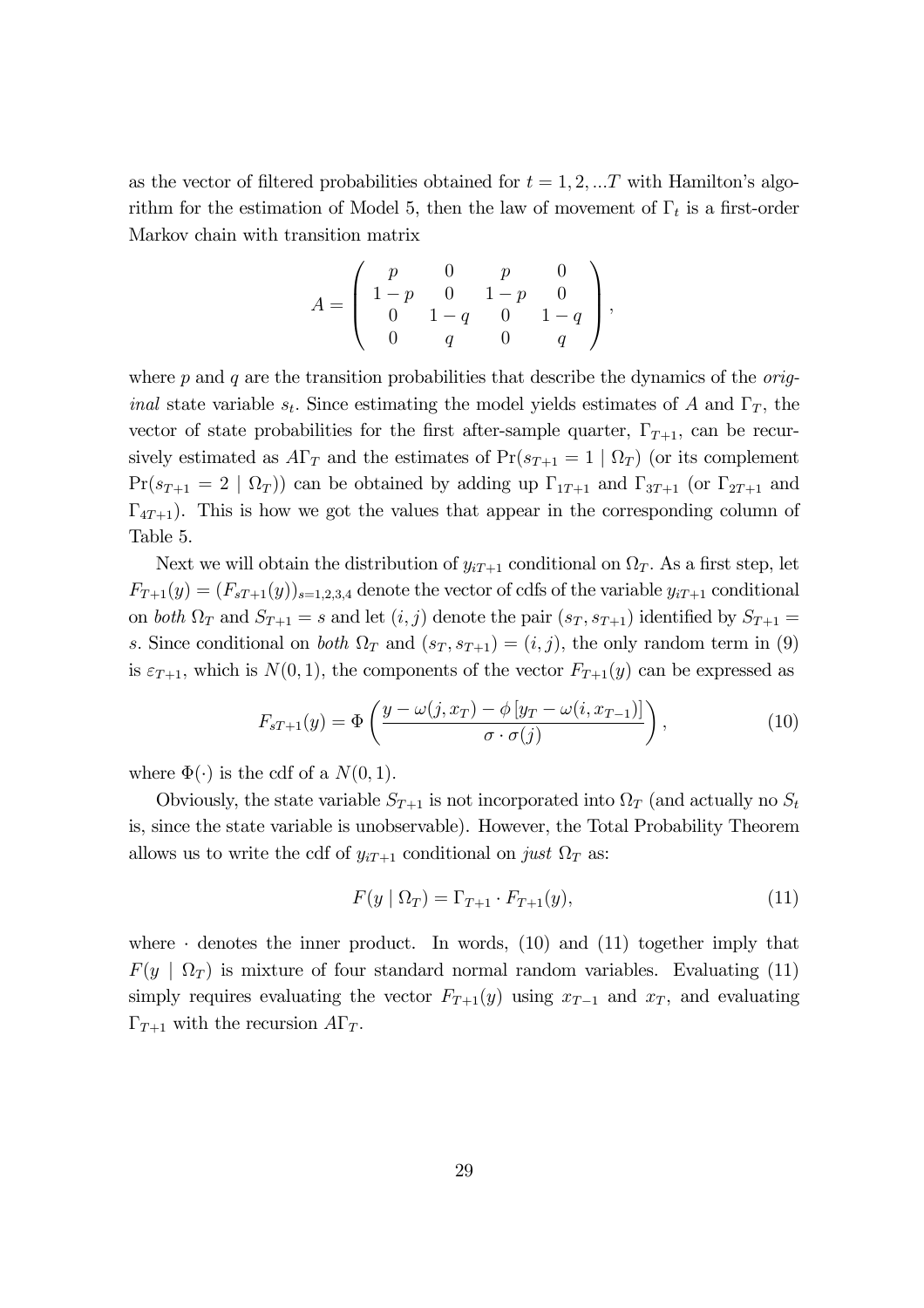#### References

- Abraham, J., and P. Hendershott (1996). "Bubbles in metropolitan housing markets," Journal of Housing Research 7, pp. 191-207.
- Bordo, M., and O. Jeanne (2002). "Monetary policy and asset prices: Does 'benign neglect' make sense?," International Finance 5, pp. 139-164.
- Borio, C., and P. Mcguire (2004). "Twin peaks in equity and housing prices?," BIS Quarterly Review, March, pp. 79-93.
- Capozza, D., P. Hendershott, C. Mack, and C. Mayer (2002). "Determinants of real house price dynamics," NBER Working Paper No. 9262.
- Case, K., and R. Shiller (1989). "The efficiency of the market for single-family homes," *American Economic Review* 79, pp. 125-137.
- Case, K., and R. Shiller (2003). "Is there a bubble in the housing market?," Brookings Papers on Economic Activity 2, pp. 299-362.
- Cho, M. (1996). "House price dynamics: A survey of theoretical and empirical issues," Journal of Housing Research 7, pp. 145-172.
- Englund, P., and Y. Ioannides (1997). "House price dynamics: An international empirical perspective," Journal of Housing Economics 6, pp. 119-136.
- Genesove, D., and C. Mayer (2001). "Loss aversion and seller behavior: Evidence from the housing market," Quarterly Journal of Economics 116, pp. 1233-1260.
- Hamilton, J. (1989). "A new approach to the economic analysis of nonstationary time series and the business cycle," *Econometrica* 57, pp. 357-384.
- Harding, D., and A. Pagan (2002). "Dissecting the cycle: a methodological investigation," Journal of Monetary Economics 49, pp. 365-381.
- Helbling, T.  $(2005)$ . "Housing price bubbles a tale based on housing price booms and busts," BIS Papers 21, pp. 30-41.
- Herring, R., and S. Wachter (1999). "Real estate booms and banking busts: An international perspective," The Wharton Financial Institutions Center, WP 99-27.